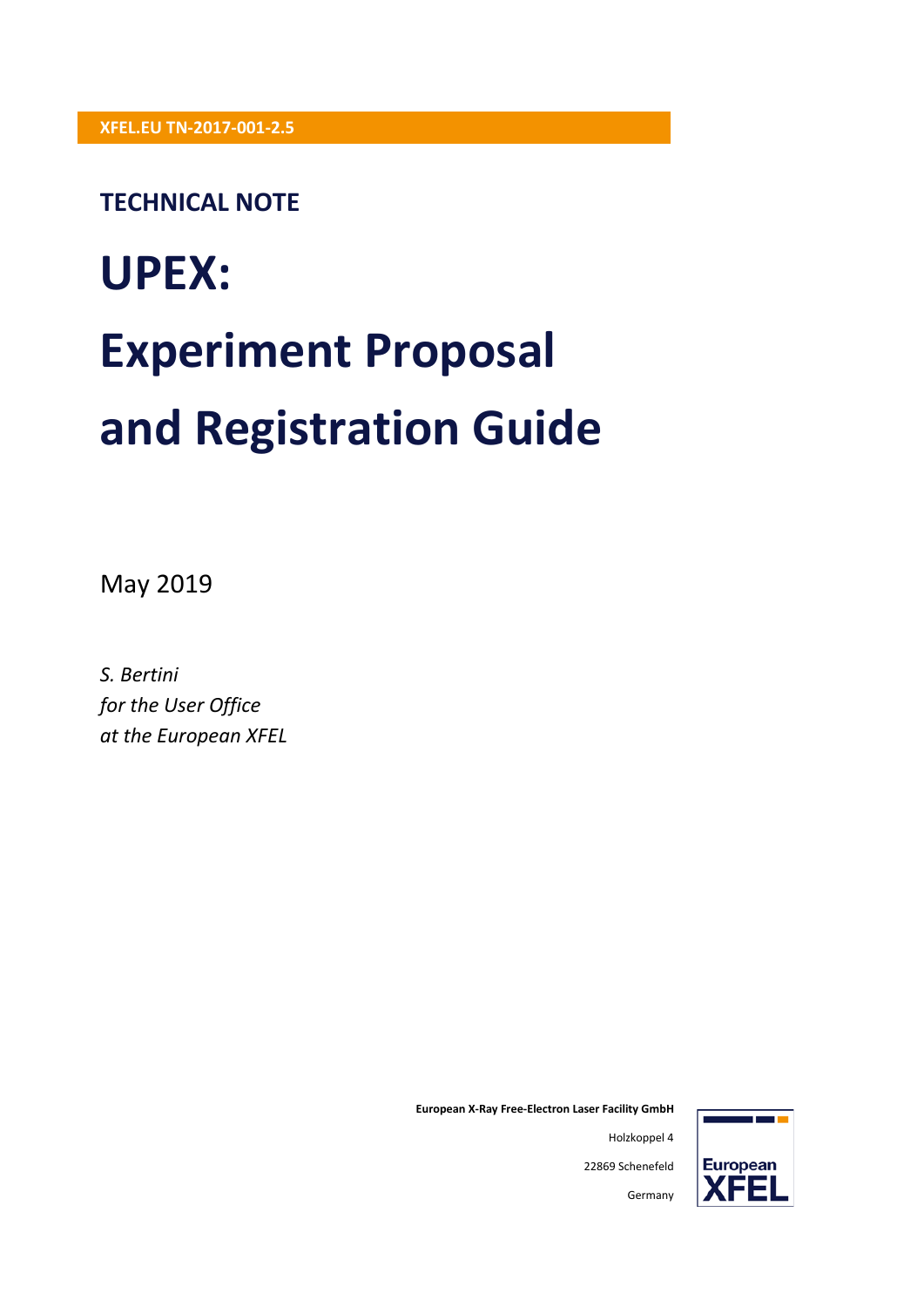# <span id="page-1-0"></span>**Revisions**

| <b>Version Date</b> |              | <b>Description</b>                                                                                                                                                                                                                                                                                                                       |
|---------------------|--------------|------------------------------------------------------------------------------------------------------------------------------------------------------------------------------------------------------------------------------------------------------------------------------------------------------------------------------------------|
| 2.5                 | 28 May 2019  | Updated Section 1.2, "UPEX lightweight account vs. Campus account"<br>Added Section 2.3.2.6, "Proposal continuation or resubmission"<br>■                                                                                                                                                                                                |
| 2.4                 | 14 May 219   | Updated preface<br>ш<br>Updated Section 1.2, "UPEX lightweight account vs. Campus account"<br>Updated Section 2.3.2.1, "General information"<br>■<br>Updated Section 2.3.2.7, "Abstract"<br>Updated Section 2.3.2.8, "Description of Proposed Experiment"<br>■<br>Updates Section 2.3.5, "Resources and Additional Instrumentation"<br>■ |
| 2.3                 | 29 Nov. 2018 | Updated Section 2.2, "Attribution of responsibilities within the user team"<br>▬<br>Updated Section 2.3.2.5, "Instrument team contacted"<br>Updated Section 2.3.4, "Beam properties and instrument configuration"<br>Updated Section 3.3, "A-form generation", including new Section 3.3.4,<br>"Personal Arrival Form"                   |
| 2.2                 | 11 May 2018  | Added new fields in Section 2.3, "European XFEL proposal form"<br>ш                                                                                                                                                                                                                                                                      |
| 2.1                 | 18 Apr. 2018 | Updated Section 1.2, "UPEX lightweight account vs. Campus account"<br>ш<br>Added Chapter 4, "Feedback"<br>■                                                                                                                                                                                                                              |
| 2.0                 | 6 Oct. 2017  | Added information on Campus account vs. UPEX account<br>ш<br>Added new fields in proposal form Oct 2017<br>Added Chapter 3, "Registering for experiments in UPEX"                                                                                                                                                                        |
| $1.5\,$             | 7 Apr. 2017  | Added new log-on screen, new username, and recovery procedure                                                                                                                                                                                                                                                                            |
| 1.4                 | 23 Feb. 2017 | Username character restrictions                                                                                                                                                                                                                                                                                                          |
| 1.3                 | 11 Jan. 2017 | Sample/substance policy                                                                                                                                                                                                                                                                                                                  |
| 1.2                 | 22 Dec. 2016 | Various updates, sample/substance sheet update                                                                                                                                                                                                                                                                                           |
| 1.1                 | 13 Dec. 2016 | Procedure for personal profile changes, email verification, attribution of functions<br>within user team                                                                                                                                                                                                                                 |
| 1.0                 | 14 Nov. 2016 | First draft                                                                                                                                                                                                                                                                                                                              |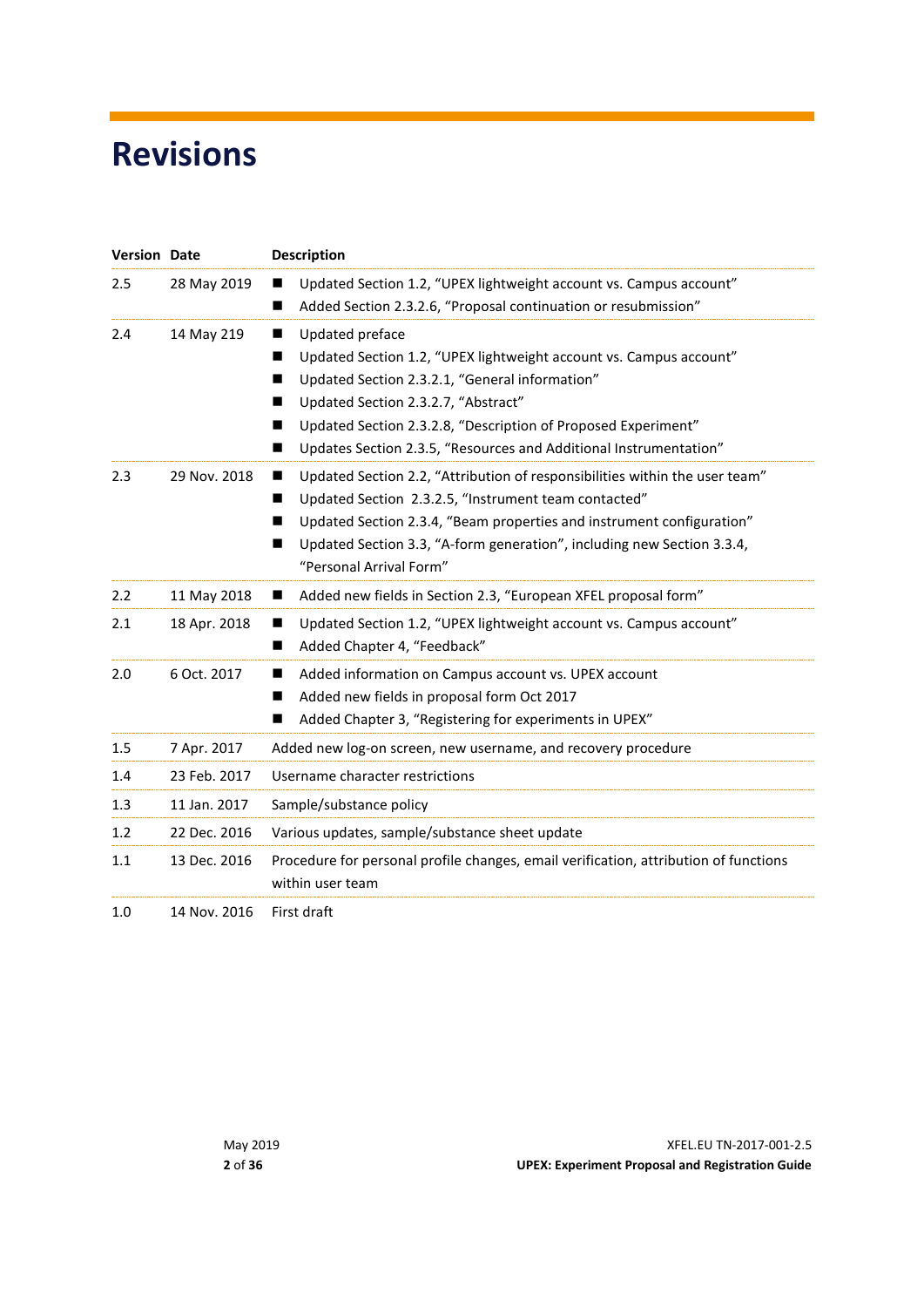# **Contents**

| 1 |     |       |                                                                |  |
|---|-----|-------|----------------------------------------------------------------|--|
|   | 1.1 |       |                                                                |  |
|   |     | 1.1.1 |                                                                |  |
|   |     | 1.1.2 |                                                                |  |
|   | 1.2 |       |                                                                |  |
|   |     | 1.2.1 | Changing passwords for Campus or UPEX lightweight accounts 8   |  |
|   |     | 1.2.2 | Recovering passwords for Campus or UPEX lightweight accounts 9 |  |
|   | 1.3 |       |                                                                |  |
|   | 1.4 |       |                                                                |  |
|   |     | 1.4.1 |                                                                |  |
|   |     | 1.4.2 |                                                                |  |
|   | 1.5 |       |                                                                |  |
| 2 |     |       |                                                                |  |
|   | 2.1 |       |                                                                |  |
|   | 2.2 |       |                                                                |  |
|   |     | 2.2.1 |                                                                |  |
|   |     | 2.2.2 |                                                                |  |
|   |     | 2.2.3 |                                                                |  |
|   |     | 2.2.4 |                                                                |  |
|   | 2.3 |       |                                                                |  |
|   |     | 2.3.1 |                                                                |  |
|   |     | 2.3.2 |                                                                |  |
|   |     | 2.3.3 |                                                                |  |
|   |     | 2.3.4 |                                                                |  |
|   |     | 2.3.5 |                                                                |  |
|   |     | 2.3.6 |                                                                |  |
| з |     |       |                                                                |  |
|   | 3.1 |       |                                                                |  |
|   | 3.2 |       |                                                                |  |
|   |     | 3.2.1 |                                                                |  |
|   |     | 3.2.2 |                                                                |  |
|   |     | 3.2.3 |                                                                |  |
|   |     | 3.2.4 |                                                                |  |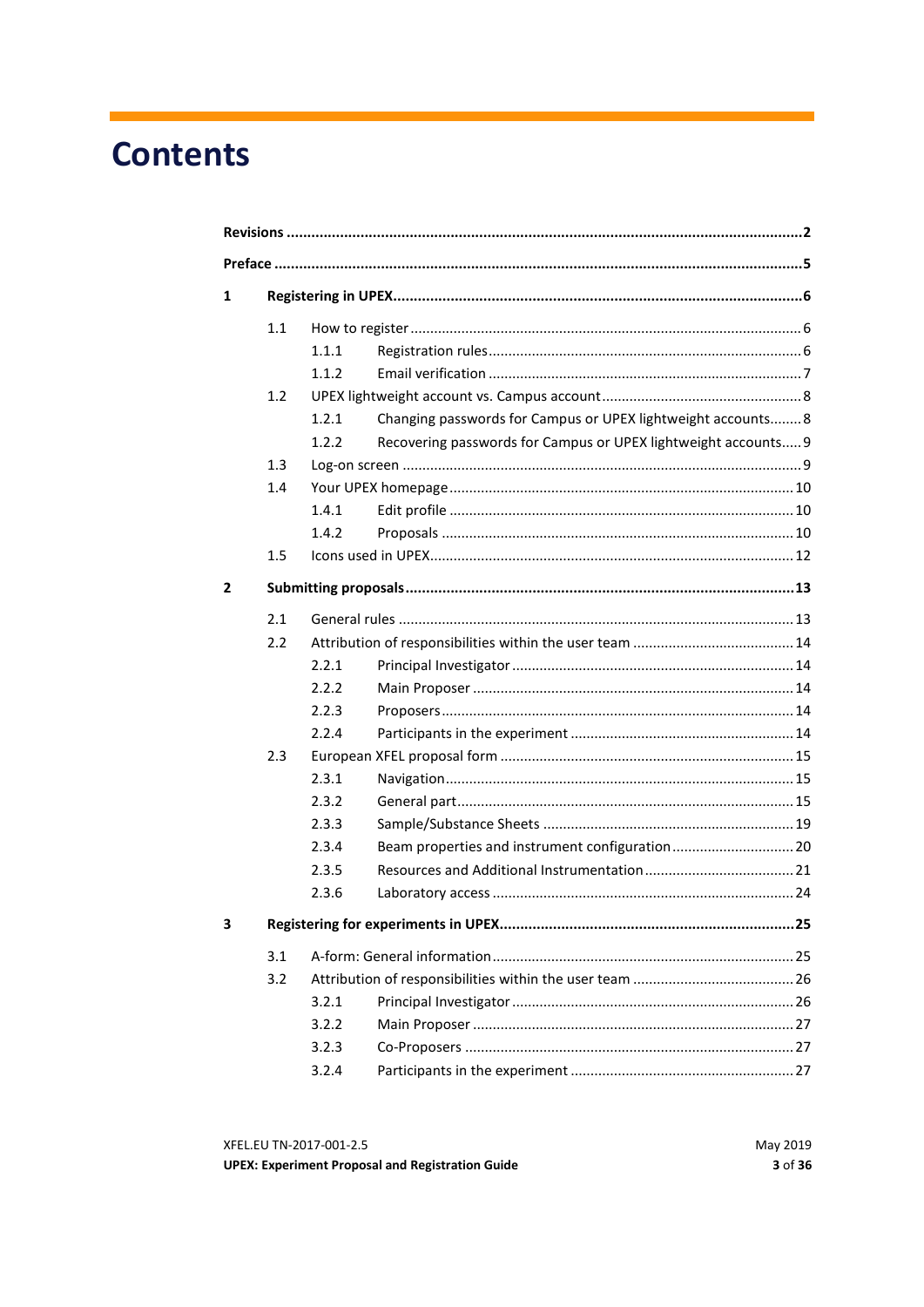|   | 3.3 <sub>1</sub> |       |                                                                 |  |
|---|------------------|-------|-----------------------------------------------------------------|--|
|   |                  | 3.3.1 |                                                                 |  |
|   |                  | 3.3.2 | Confirmation of samples and substances used in the experiment30 |  |
|   |                  | 3.3.3 |                                                                 |  |
|   |                  | 3.3.4 |                                                                 |  |
| 4 |                  |       |                                                                 |  |
|   | 4.1              |       |                                                                 |  |
|   | 4.2              |       |                                                                 |  |
| А |                  |       |                                                                 |  |
| B |                  |       |                                                                 |  |
|   |                  |       |                                                                 |  |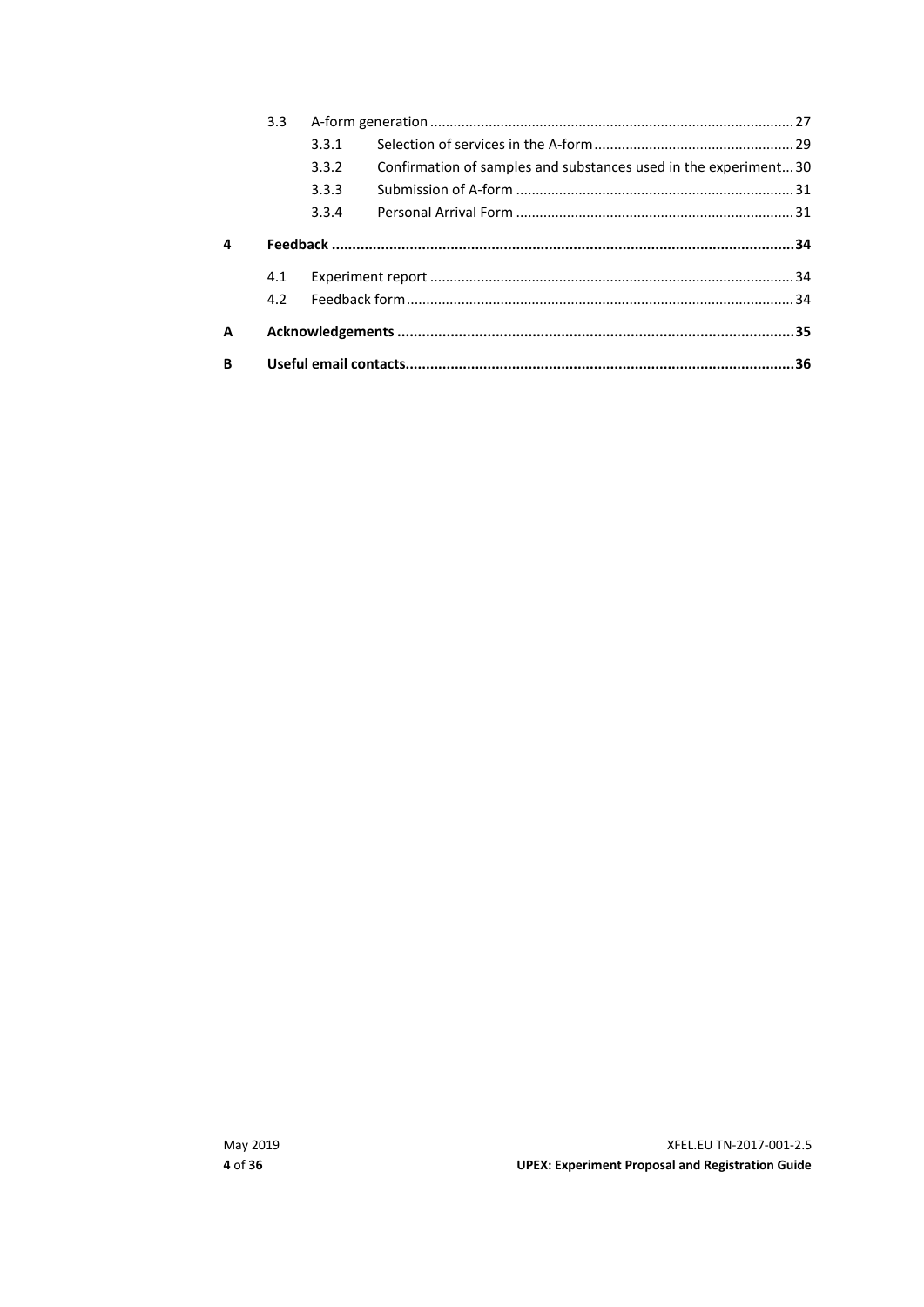# <span id="page-4-0"></span>**Preface**

**The European XFEL (EuXFEL) is a research facility open to scientists worldwide. Beamtime is free of charge, but experiment proposals must go through a review process. Proposal must be submitted through the User Portal to the European XFEL (UPEX). As an important condition for access, after the experiments, the authors must strive to publish the results in peer-reviewed journals.**

Before you start using UPEX, please be aware of some basic features depending on database criteria:

- Fields in the registration and proposal form should be completed in English. Names should be transcribed into standard Latin characters.
- **Please be aware that symbols may not be saved if imported into a form field**<sup>[1](#page-4-1)</sup>. In this case, we recommend a transcription into Latin script (e.g.  $\alpha$  = alpha,  $\beta$  = beta).

CHANGES IN THE PROPOSAL FORM: In the framework of the CALIPSOplus EU project, in order to offer a better service to users, all European synchrotrons and freeelectron lasers (FELs) have agreed upon a common list of proposal form labels. Therefore, some labels in the European XFEL proposal form in UPEX had to be changed with respect to the past calls. You will find more information about his under: <http://www.wayforlight.eu/en/users/spf/>

**In particular, in May 2019 the EXPERIMENT DESCRIPTION template (see your UPEX normal user dashboard) was amended to reflect this standardization.** 

<span id="page-4-1"></span><sup>1</sup> Following the ISO/IEC 8859-1 Standard.

**.** 

XFEL.EU TN-2017-001-2.5 May 2019 **UPEX: Experiment Proposal and Registration Guide 5** of **36**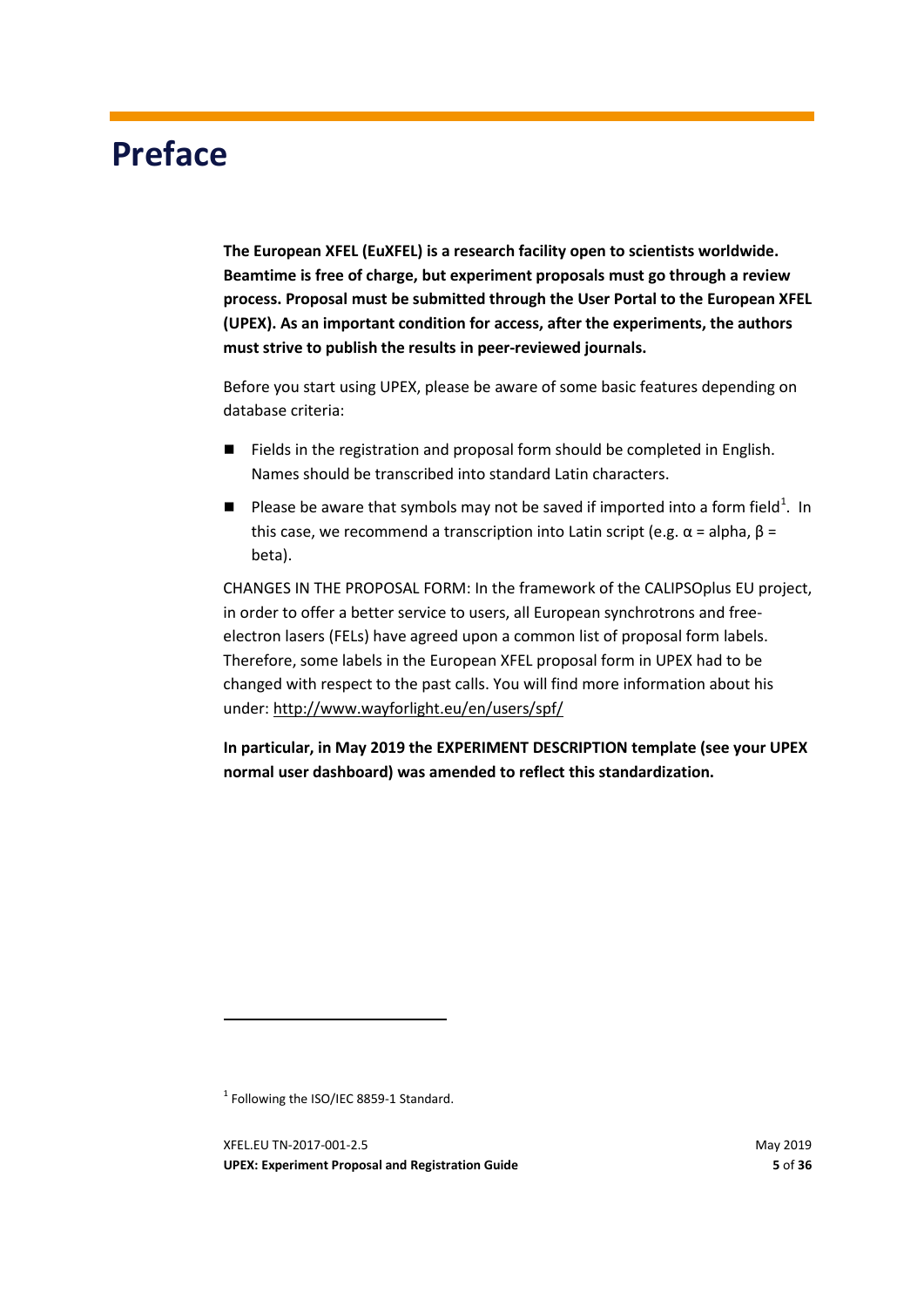# <span id="page-5-0"></span>**1 Registering in UPEX**

At the present stage, prospective users need a valid account in UPEX to be involved in any of the following tasks:

- Submitting a proposal (Main Proposer)
- Appearing on a proposal as Principal Investigator or Co-Proposer
- Reviewing proposals as a member of a PRP or as an external referee
- After a proposal has been allocated beamtime, being assigned to the experiment as a member of the user team (in case there is no perfect match with the list of proposers)

These different tasks are possible in the normal user role. This implies that none of the above is possible if registration in UPEX has not been correctly completed at a previous stage. Please allow for some time for processing in case your affiliation is not yet in our database and needs to be added by the EuXFEL User Office. In the future, more access functionality may be included.

### **1.1 How to register**

<span id="page-5-1"></span>To register in UPEX, follow these steps.

**1** From the EuXFEL website, and click on the link to UPEX:

<https://in.xfel.eu/upex>

- **2** At the bottom of the UPEX log-on page, click **Create New Account** to open the registration form.
- **3** Fill in all fields, as requested.

<span id="page-5-2"></span>Fields marked with an asterisk (\*) are mandatory.

#### **1.1.1 Registration rules**

When registering in UPEX, follow these rules:

**Username**

Usernames can have only 4 to 8 lower-case alphabetic characters (a-z). They are case-sensitive and must be unique.

May 2019 XFEL.EU TN-2017-001-2.5 **6** of **36 UPEX: Experiment Proposal and Registration Guide**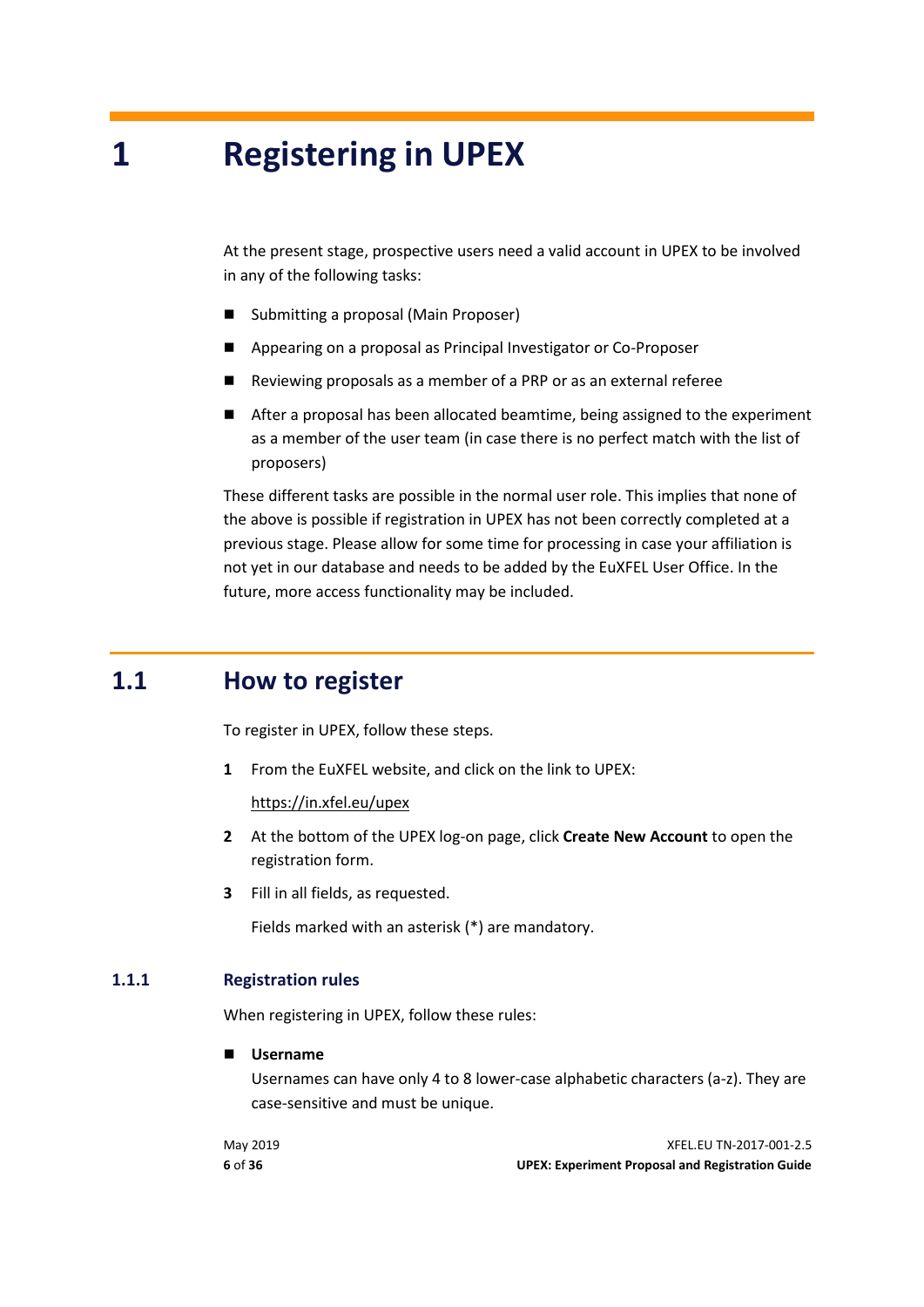#### **Password**

Passwords are case-sensitive and must have at least 6 characters.

#### **Email address**

An existing unique email address is required to register. All correspondence relevant to the project and other important information will be sent to the email address you indicate. Please make sure you enter this information correctly.

#### **Position**

When attributing the Principal Investigator responsibility in your proposal, make sure that the relevant UPEX user has a staff position and that this information is stated in the appropriate field.

#### **Affiliation**

Select an affiliation from the existing database by clicking Select My Institute and searching by the name of the organization (mostly full name, abbreviation, or both) or town. If you do not find your affiliation, or if the name, address, or department is not correct, click the appropriate link at the bottom of the form to request support from EuXFEL User Office by email and give the correct information.

The same applies if your department is not listed for an organization that is already in our database.

#### **1.1.2 Email verification**

<span id="page-6-0"></span>After you have registered, a validation email is sent to your email address.

**CAUTION:** This does not apply to EuXFEL or DESY staff.

To validate your email, click the validation link in the body of the message. Before you do this, make sure that the complete validation link is fully marked as such. If it is not, you can copy and paste the link in the body of the validation email into the location bar of your browser.



**CAUTION:** The validation must be completed within 24 hours from the time of registration. Failure to complete the validation in this timeframe will result in removal of the account.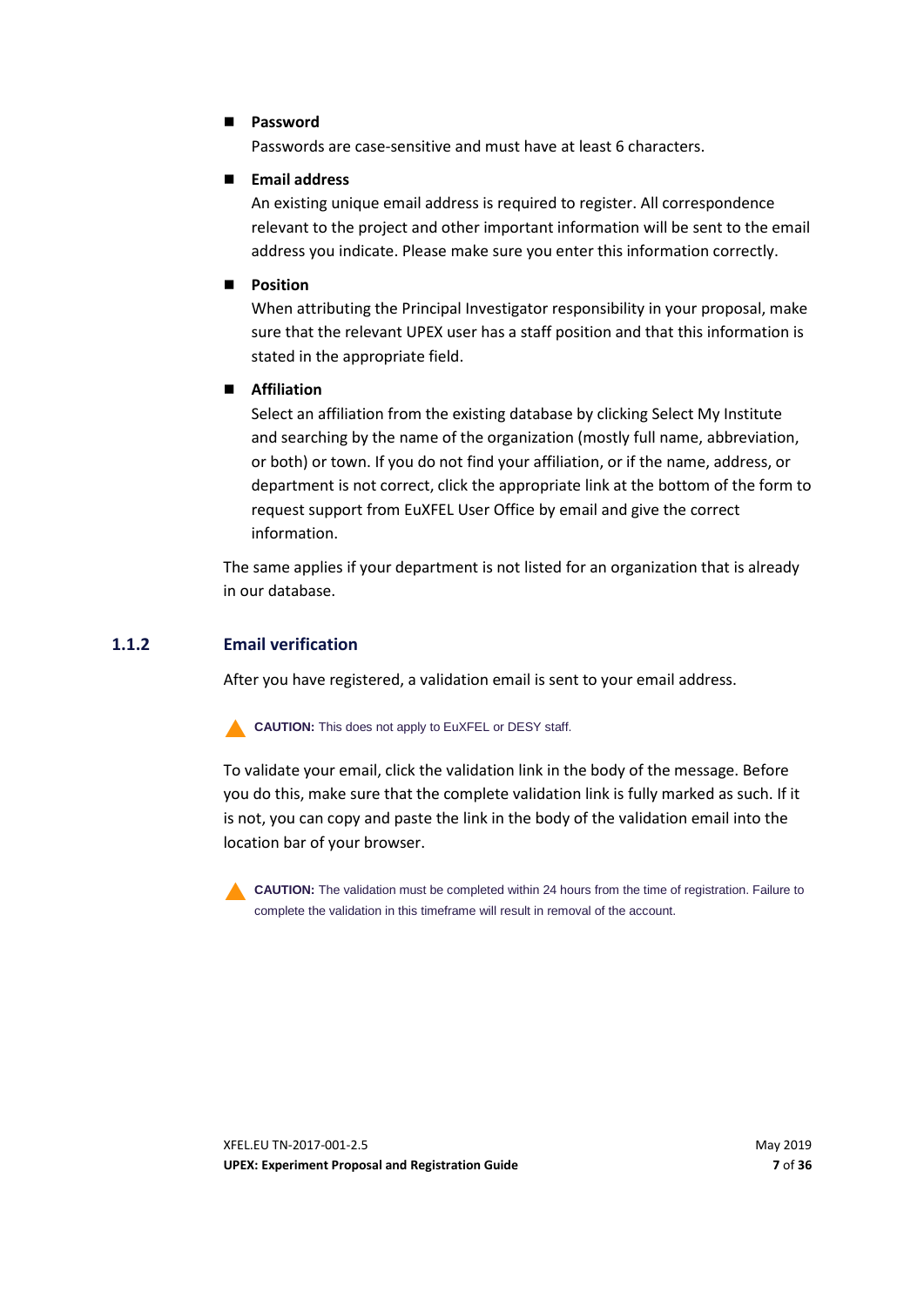### **1.2 UPEX lightweight account vs. Campus account**

<span id="page-7-0"></span>During your registration to UPEX (User Portal to the European XFEL), a lightweight account will be created for you. This account will not provide access to any other service but UPEX.

**If your proposal is awarded beamtime**, you will need to access other resources, services, software, and infrastructure, such as safety training, the experiment data access and processing system, different support resources, and so on. For this purpose, a Campus account will be set up for you (if you do not have it already) for accessing DESY/EuXFEL campus infrastructure and services. **In due time, you will receive a notification email with your Campus account credentials and further instructions.**

#### Please note:

- Campus accounts set up via UPEX lightweight accounts are provided and managed by the DESY registry. For the time being, you will get password expiration notifications from the DESY registry. However, password change or recovery takes place through UPEX. Please refer to the instructions below.
- You can create your Campus account password by clicking the link specified in the notification email (see above). . Propagation of the new password to all of the services may take up to one hour.
- **More details will be provided in the notification email, as already mentioned. Please DO NOT ignore it**.

With your Campus account you will be able to access the online safety training system, metadata catalogue, and other services. We strongly recommend using your Campus account to log on to UPEX. Nevertheless, you may still use your lightweight account credentials for UPEX only (for example, if you need to access UPEX urgently before a deadline but do not remember your Campus credentials).

Users with an existing DESY/EuXFEL Campus account (e.g. DESY or EuXFEL staff members) are advised to use these credentials for logging on to UPEX and DESY/EuXFEL Campus services. If these users create a lightweight account in UPEX first, the relevant DESY/EuXFEL Campus account will be automatically associated with the lightweight one and can be used from this moment.

#### **1.2.1 Changing passwords for Campus or UPEX lightweight accounts**

<span id="page-7-1"></span>The passwords for both your UPEX lightweight account and your Campus account can be changed from your Edit profile page after logging on to UPEX: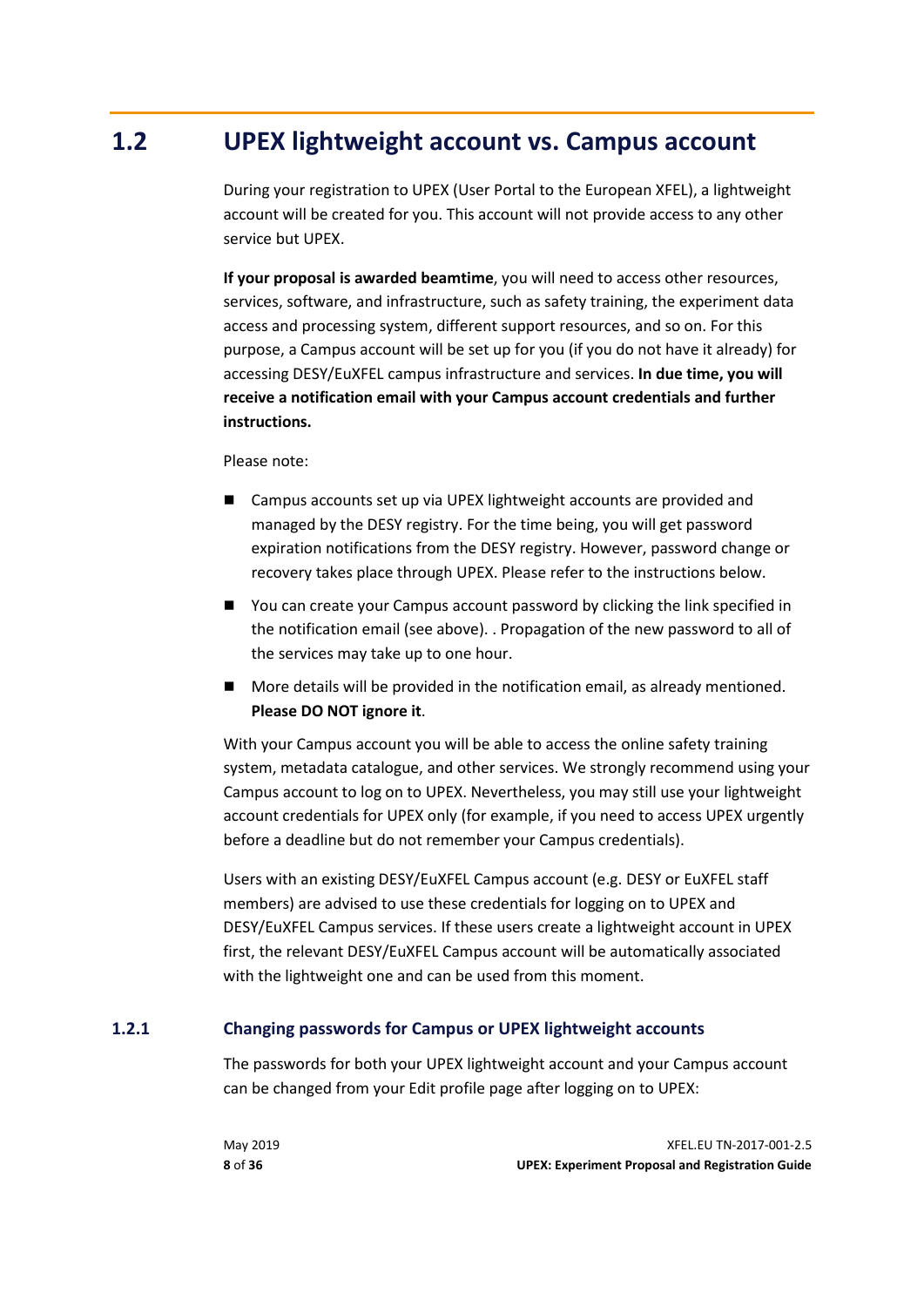<span id="page-8-0"></span>[https://in.xfel.eu/upex/user/edit\\_profile?role=1](https://in.xfel.eu/upex/user/edit_profile?role=1)

#### **1.2.2 Recovering passwords for Campus or UPEX lightweight accounts**

For any UPEX lightweight accounts and any Campus accounts *created by EuXFEL via the UPEX account*, the password can be reset from the UPEX password recovery page:

[https://in.xfel.eu/upex/password/request\\_reset](https://in.xfel.eu/upex/password/request_reset)

<span id="page-8-1"></span>If you forgot your EuXFEL/DESY Registry staff password, contact the IT administration of the organization to which you belong.

### **1.3 Log-on screen**

Figure 1 shows the log-on screen of UPEX.

#### *Figure 1: UPEX log-on screen*

| European<br><b>XFEL</b>                                                      | <b>USER PORTAL TO THE EUROPEAN XFEL</b>   | HOME EUROPEAN XFEL                       |
|------------------------------------------------------------------------------|-------------------------------------------|------------------------------------------|
|                                                                              | Login to User Portal to the European XFEL |                                          |
| <b>Username</b>                                                              |                                           |                                          |
| Password                                                                     |                                           |                                          |
| Stay signed in                                                               | Đ<br>- 10<br><b>LOGIN</b>                 |                                          |
|                                                                              |                                           | Create new Account   Reset your Password |
| I you need to contact the User office, please email us at useroffice@xfel.eu |                                           |                                          |

At the top of the log-on screen, you have the option to authenticate by using specific UPEX account credentials or EuXFEL/DESY credentials. Authentication through an UMBRELLA account will be available at a later stage.

If you already have an account in UPEX, enter your username and password to log on to the system.

If you do not remember your password, you can click Reset Your Password, enter your username or the email address you listed when registering your account in UPEX, and confirm Reset Your Password. A password reset link will be sent to the email address (see Section [1.1.1,](#page-5-2) ["Registration rules"](#page-5-2)). Open the email and click the reset link. You will be then re-directed to UPEX. Enter and confirm your new password in the form displayed. From there you will be able to log on directly. The new password will be active for all subsequent log-ons.

XFEL.EU TN-2017-001-2.5 May 2019 **UPEX: Experiment Proposal and Registration Guide 9** of **36**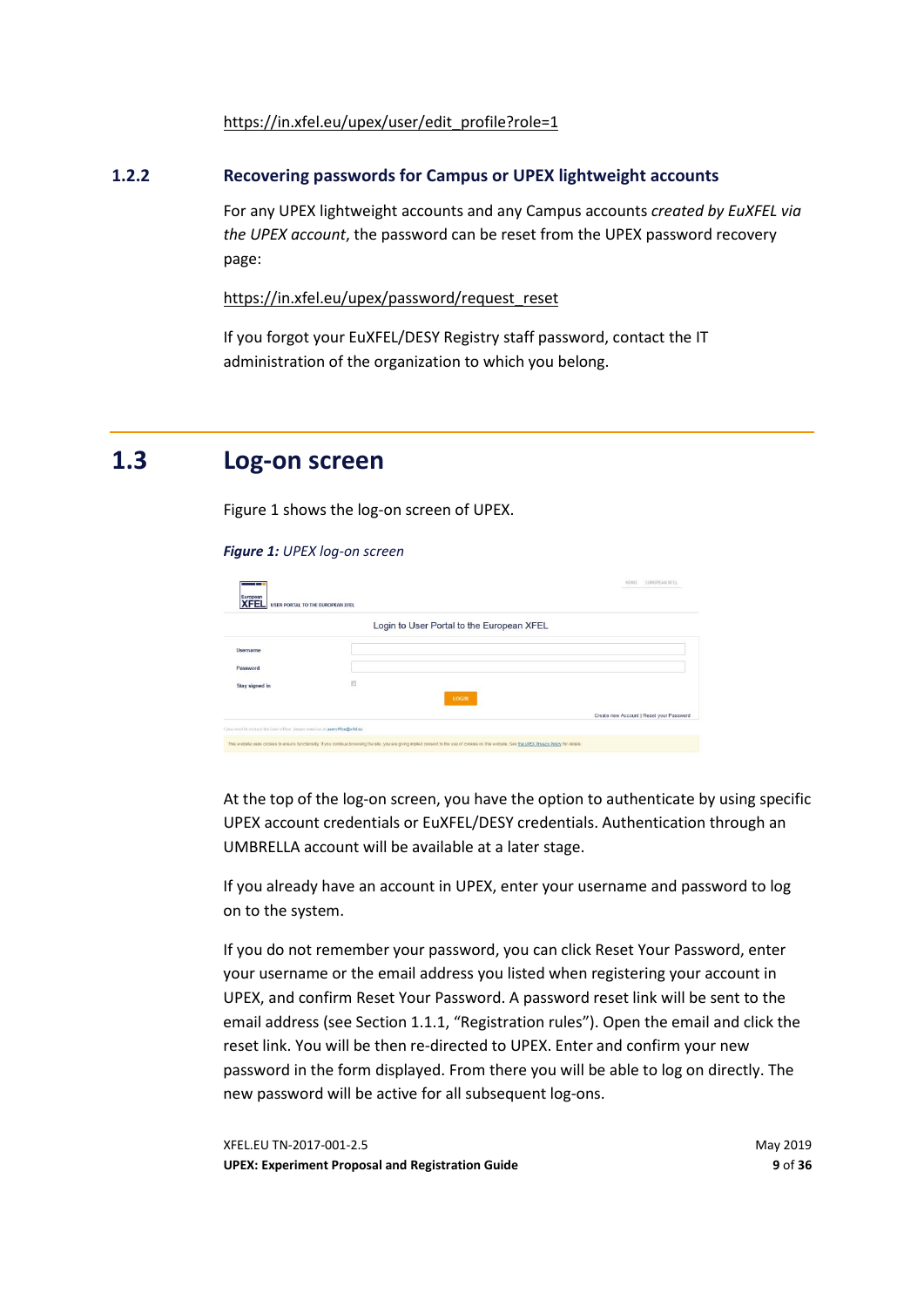<span id="page-9-0"></span>**NOTE:** If you do not remember your username, request a reset link by indicating your email address. The username will be indicated in the form displayed in UPEX after clicking the reset link. Otherwise, contact the EuXFEL User Office [\(useroffice@xfel.eu\)](mailto:useroffice@xfel.eu).

## **1.4 Your UPEX homepage**

When you register for UPEX, the Normal User role is assigned by default, as shown in **Figure** 2.

| <b>XFEL</b> USER PORTAL TO THE EUROPEAN XFEL              |                                                                                                                                                                                                                                                |                                                                                                                                                                                                                                                                                                                                                                                                                                                                                                                                                                                                                                                                                                                                                                                                                                                                                                                                                                                                                                                                                                                                                                                                                                                                                      |
|-----------------------------------------------------------|------------------------------------------------------------------------------------------------------------------------------------------------------------------------------------------------------------------------------------------------|--------------------------------------------------------------------------------------------------------------------------------------------------------------------------------------------------------------------------------------------------------------------------------------------------------------------------------------------------------------------------------------------------------------------------------------------------------------------------------------------------------------------------------------------------------------------------------------------------------------------------------------------------------------------------------------------------------------------------------------------------------------------------------------------------------------------------------------------------------------------------------------------------------------------------------------------------------------------------------------------------------------------------------------------------------------------------------------------------------------------------------------------------------------------------------------------------------------------------------------------------------------------------------------|
| <b>Vecume NH</b> , Silvie Barbell<br><b>Miller School</b> | Log.or                                                                                                                                                                                                                                         | User account: Mrs. Silvia Bertini                                                                                                                                                                                                                                                                                                                                                                                                                                                                                                                                                                                                                                                                                                                                                                                                                                                                                                                                                                                                                                                                                                                                                                                                                                                    |
| Role: normal user<br>Oashboard                            | Edit profile -<br>Click here to view or edit your account details. Here you can change your details, password etc.                                                                                                                             | Acceptances -<br>Here you can see policies, terms and conditions you have accepted as UPEX user.                                                                                                                                                                                                                                                                                                                                                                                                                                                                                                                                                                                                                                                                                                                                                                                                                                                                                                                                                                                                                                                                                                                                                                                     |
| New Proposal<br>Proposals                                 |                                                                                                                                                                                                                                                | Proposals                                                                                                                                                                                                                                                                                                                                                                                                                                                                                                                                                                                                                                                                                                                                                                                                                                                                                                                                                                                                                                                                                                                                                                                                                                                                            |
| Edit profile<br>Logout                                    | Total proposals: 8<br># as proposer: 1<br>o as principal investigator. 3.<br># as coproposer: 4<br>» as lean member: 1<br>a editor 3<br>o submitted: 4<br>« scheduled: 1<br>Open calls for proposals<br>o Instrument: SCS SASE3 - cat #201701. | View submitted proposals or edit partially completed proposals +<br>Click here if you want to view or edit a partially completed proposal or view submitted proposals. A proposal is partially<br>completed until it is submitted (by active use of the "submit" button). From then on, the proposal is defined as completed and for<br>any modification you need to contact the User office directly.<br>Submit a new proposal +<br>Click here in order to start a new proposal. At any time, you can save your input and leave from UPEX. The proposal is then in<br>the state "partially completed" (please refer to the above instructions for further editing and submission).<br>Description of proposed experiment as PDF<br>o Please use the template of<br>e Maximum total length: three A4 pages.<br>. Body text not amater than 10 points (recommended foot types) Arisi, Helvetics and Symbol for apecial characters).<br>+ Single spacing<br>+ Figures can be included in the PDF athough the maximum length must be kept<br>+ Max. total file size: 5 Mb<br>« Proposers bear responsibility for the readability of the description<br>A text version of the description (no figures) is available in the proposal form and accessible only during calls for proposals. |
|                                                           |                                                                                                                                                                                                                                                | Support                                                                                                                                                                                                                                                                                                                                                                                                                                                                                                                                                                                                                                                                                                                                                                                                                                                                                                                                                                                                                                                                                                                                                                                                                                                                              |
|                                                           | User manual +<br>In case you have any doubts please check our user manual first. If you still need help please contact useroffice@ofel au                                                                                                      | Feedback +<br>Observation/recommendation/idea and/or general comments related to your experience at European XFEL. We sincerely<br>appreciate your advice to improve the quality of our service here at the European XFEL.                                                                                                                                                                                                                                                                                                                                                                                                                                                                                                                                                                                                                                                                                                                                                                                                                                                                                                                                                                                                                                                           |

*Figure 2: Normal User dashboard in UPEX*

#### **1.4.1 Edit profile**

<span id="page-9-1"></span>If you select the Edit Profile option, you can update your personal details (e.g. including password, affiliation, and other contact information. After registration, it is possible to update this information without limitation. However, after a first change of your personal details, you be allowed to change them again only after 7 days.

#### **1.4.2 Proposals**

<span id="page-9-2"></span>You can also access all of the functions described below through the left sidebar on your dashboard. If more than one UPEX role has been assigned to you, you can switch to the relevant dashboard (and the relevant options) from the dropdown list at the top of the left sidebar.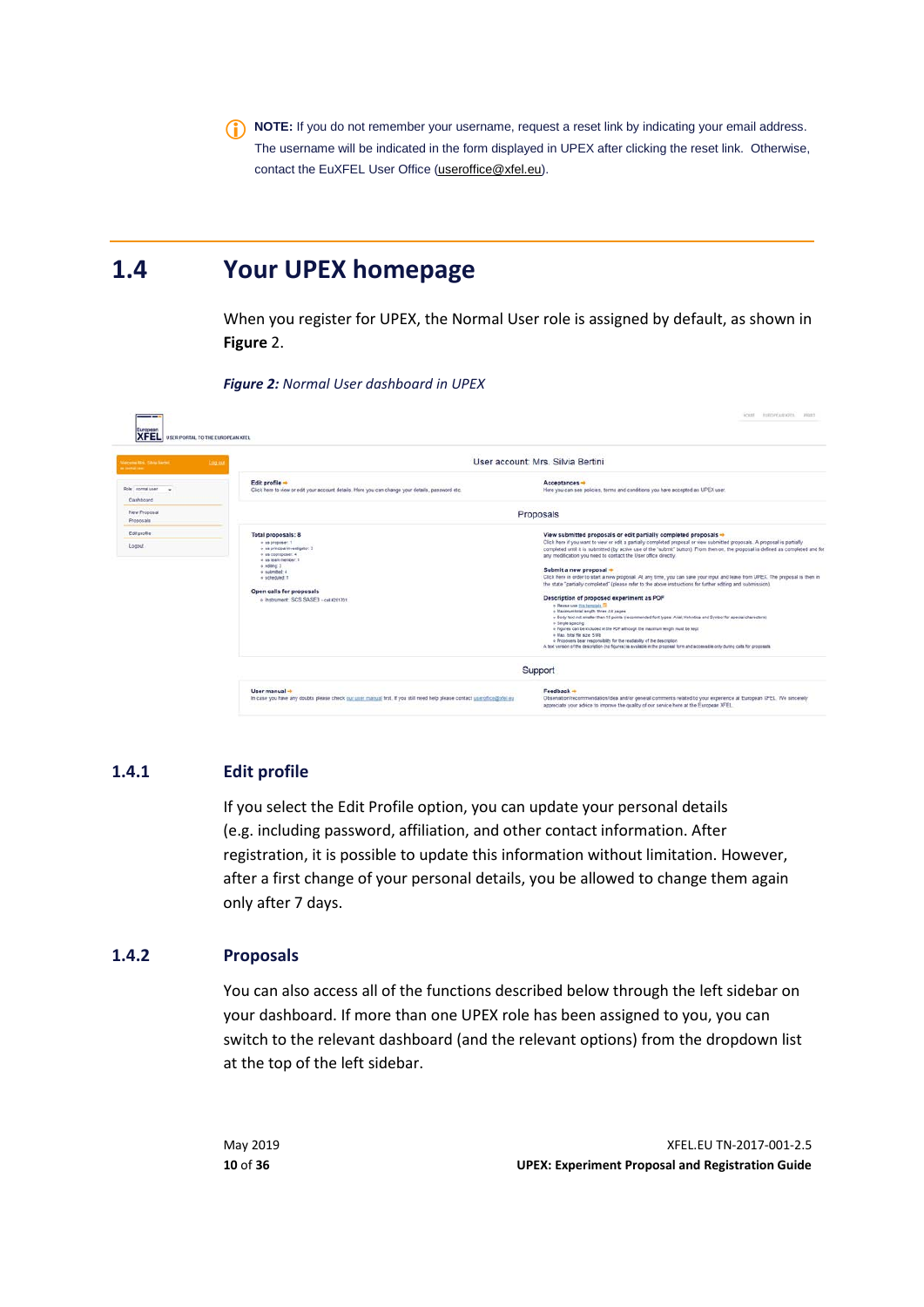#### 1.4.2.1 View or edit a partially completed proposal or view submitted proposals

By clicking the link View or Edit Partially Completed Proposals, you can view some information about the number of proposals in which you are involved.

A proposal is "partially completed" until it is actively submitted (by clicking the Submit button). From then on, you will not be able to change anything in the proposal.

By selecting the link, you can access an overview of the proposals you are involved in as Main Proposer, Principal Investigator (PI), or Co-Proposer, as shown in [Figure 3.](#page-10-0) You can also view or download them as a PDF. Main Proposers also have the permission to edit partially completed proposals (i.e. proposals in Editing status) and submit them before the call deadline.

| European<br><b>XFEL</b>                                            |              | USER PORTAL TO THE EUROPEAN XFEL |                              |                                |                   |                          |                     |                        |                    |
|--------------------------------------------------------------------|--------------|----------------------------------|------------------------------|--------------------------------|-------------------|--------------------------|---------------------|------------------------|--------------------|
| Velcome Mrs. Silvia Bertini<br><b>Chemistral school</b><br>Leg out |              | Proposals                        |                              |                                |                   |                          |                     |                        |                    |
| Role: normal user<br>٠<br>Dashboard<br>New Proposal                | $Id$ $I$ $F$ | Title                            | Proposer<br>Ħ                | Principal<br>investigator<br>Ħ | Instrument        | Shifts reque<br>ă        | 17<br><b>Status</b> | Last modified          |                    |
| Proposals                                                          | 2095         | test 2                           | Markus Scholz                | Markus Scholz                  | <b>SCS SASE3</b>  | 6                        | Submitted           | 2017-09-26<br>08 15 34 | $G$ <b>O</b> $\pm$ |
| Edit profile<br>Logout                                             | 2094         | Test proposal WM                 | Dr. Wolfgang<br>Morgenroth   | Mrs. Silvia Bertini            | <b>SCS SASE3</b>  | B                        | Submitted           | 2017-09-25<br>17:15:31 | $C = 1$            |
|                                                                    | 2092         | test 1                           | Markus Scholz                | Markus Scholz                  | <b>SCS SASE3</b>  | 5                        | Submitted           | 2017-09-23<br>10 41 48 | 図の土                |
|                                                                    | 2090         | test for Sample sheet            | Mrs. Silvia Bertini          | Mrs. Silvia Bertini            | <b>SCS SASE3*</b> | 5                        | Edting              | 2017-10-05<br>14:01:44 | 区口土                |
|                                                                    | 2089         | Test Proposal with new UPEX      | Ms. Giulia Quondam           | Ms. Giulia Quondam             | <b>SCS SASEJ</b>  | $\overline{\phantom{a}}$ | Submitted           | 2017-09-12<br>11:57:44 | $G$ <b>O</b> $\pm$ |
|                                                                    | 2085         | Test Proposal GQ                 | Ms. Giulia Quondam           | Ms. Giulia Quondam             | MD SASE2          | 6                        | Scheduled           | 2017-04-19<br>10:04:55 | <b>GO +</b>        |
|                                                                    | 2073         | Proposal number 2073             | Ms. Halimah Shie             | Mrs. Silvia Bertini            | FXE SASE1*        | $\frac{1}{2}$            | Edong               | 2016-11-21<br>11:39:20 | 区の土                |
|                                                                    | 2067         | Proposal number 2067             | Mr. Useroffice<br>Useroffice | Mr. Useroffice Useroffice      | <b>SCS SASE3*</b> | 10                       | Editing             | 2017-08-31<br>10:05:09 | $0.0 +$            |

<span id="page-10-0"></span>*Figure 3: Overview of proposals entered in UPEX as Main Proposer or Co-Proposer*

#### 1.4.2.2 Proposal withdrawal

To withdraw a submitted proposal, contact the EuXFEL User Office [\(useroffice@xfel.eu\)](mailto:useroffice@xfel.eu).

#### 1.4.2.3 Submit a new proposal

Clicking Submit a New Proposal enables you to start the process of submitting a new proposal by opening the EuXFEL Proposal Form (PF).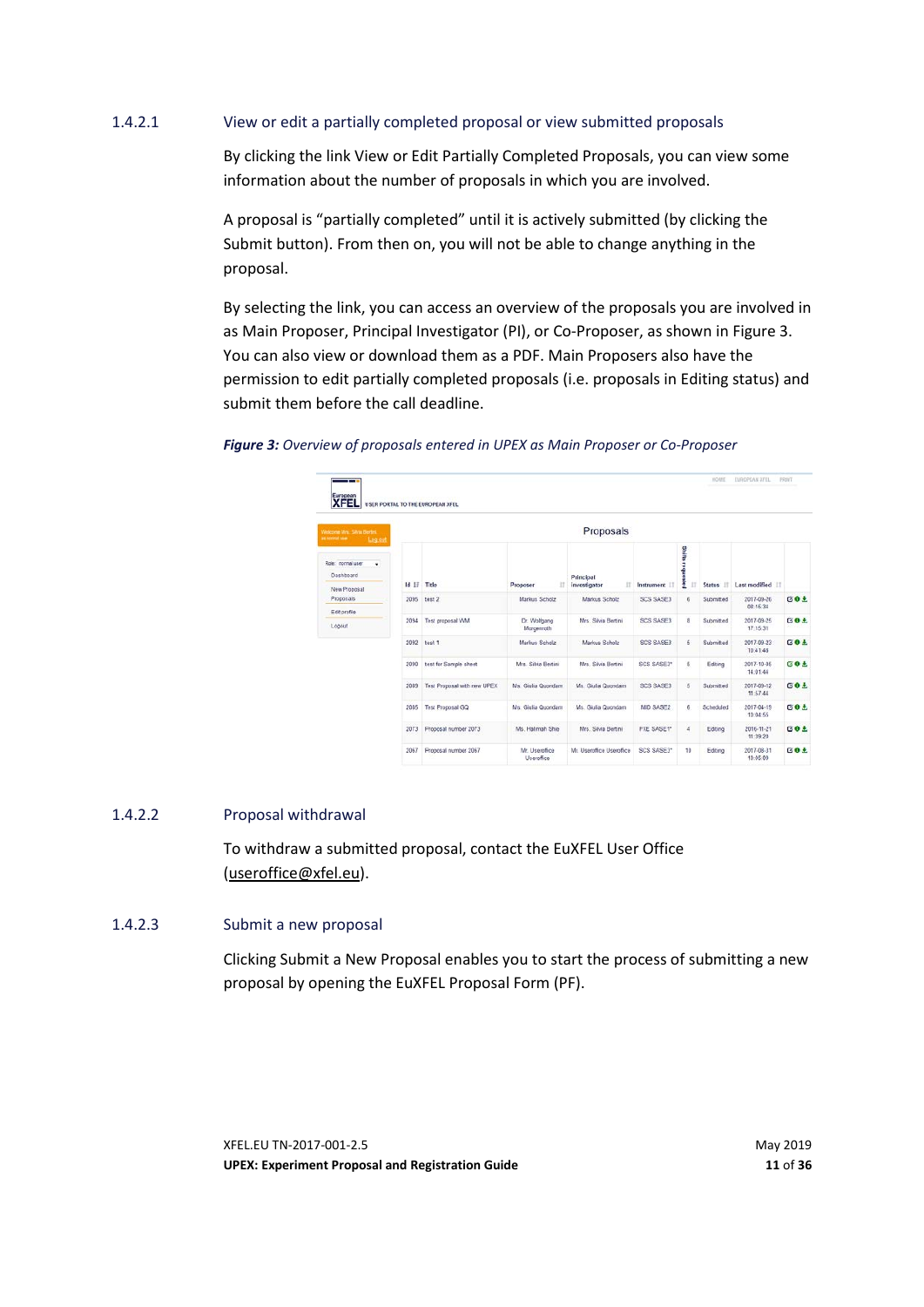### **1.5 Icons used in UPEX**

<span id="page-11-0"></span>In the UPEX graphical user interface (GUI), you can hover your mouse over any icon to get context-sensitive help. Clicking the icon executes the action.

#### *Table 1: Definitions of UPEX icons*

| Icon | <b>Name</b>                            | <b>Action</b>                                                                                                                                                                                                                                                                                                                        |
|------|----------------------------------------|--------------------------------------------------------------------------------------------------------------------------------------------------------------------------------------------------------------------------------------------------------------------------------------------------------------------------------------|
|      | View                                   | View a proposal in the UPEX GUI.                                                                                                                                                                                                                                                                                                     |
|      | Download                               | Download the PDF file of a proposal in which you are Main<br>Proposer, PI or Co-Proposer at any stage.                                                                                                                                                                                                                               |
|      | Edit (green)                           | Edit the document/section of a form                                                                                                                                                                                                                                                                                                  |
|      | Edit (grey)                            | Editing function is not available. For example, if this icon<br>appears in the proposal overview on your dashboard, either<br>you are not the Main Proposer who initiated submission and<br>you do not have the corresponding privileges or the<br>proposal was already submitted. For details, see Section 2.1,<br>"General rules". |
|      | Delete                                 | Delete a specific form section.                                                                                                                                                                                                                                                                                                      |
|      | Clone                                  | Clone the current section (e.g. a sample sheet) and edit the<br>copy to produce a new section.                                                                                                                                                                                                                                       |
|      | Team coordinator<br>(grey)             | Main Proposer or other user team member who is<br>attributed team coordination responsibility.                                                                                                                                                                                                                                       |
|      | Select new team<br>coordinator (green) | Select a new team coordinator among the members of the<br>team (e.g. if the Main Proposer will not attend the<br>experiment).                                                                                                                                                                                                        |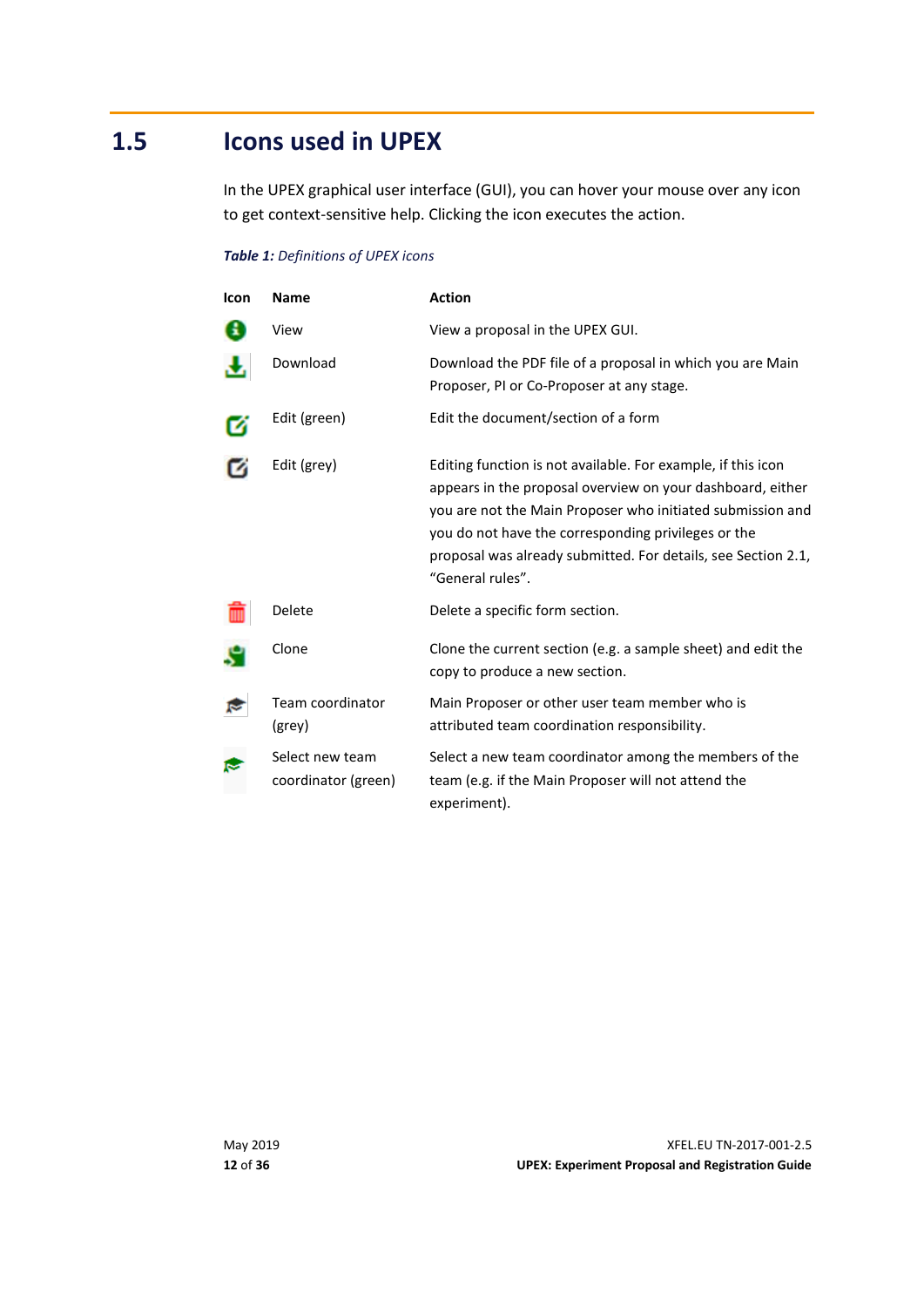# <span id="page-12-0"></span>**2 Submitting proposals**

Over the first calls for proposals, our facility and the scope of operation will gradually develop. Updates on the status of the facility can be found on our website [\(www.xfel.eu\)](https://www.xfel.eu/). Information on instruments available to users is found in each specific call for proposals. If you need further information and support, contact the scientific teams of the instruments you are interested in or the EuXFEL User Office well before submitting your proposal. Useful contacts are provided in Appendix [B,](#page-35-0) ["Useful email contacts"](#page-35-0).

### **2.1 General rules**

<span id="page-12-1"></span>When submitting proposals, follow these important rules:

- To submit a proposal for beamtime at EuXFEL or be added as Co-proposer or Principal Investigator to the proposal, you must have a UPEX account.
- Submission is possible only before the deadline specified in the relevant call. After the deadline, it is not possible to submit proposals.
- Only complete proposals are accepted.
- Editing of not-yet-submitted proposals is possible only by the main proposer.
- It is not possible to save a page of the Proposal Form (PF) that contains incomplete mandatory fields.
- After submission, you will not be able to change a proposal by yourself.
- Information requested in the fields marked with an asterisk (\*) is mandatory
- The experiment description is mandatory (see Section [2.3.2.8,](#page-15-2) "Description of [Proposed Experiment"](#page-15-2)).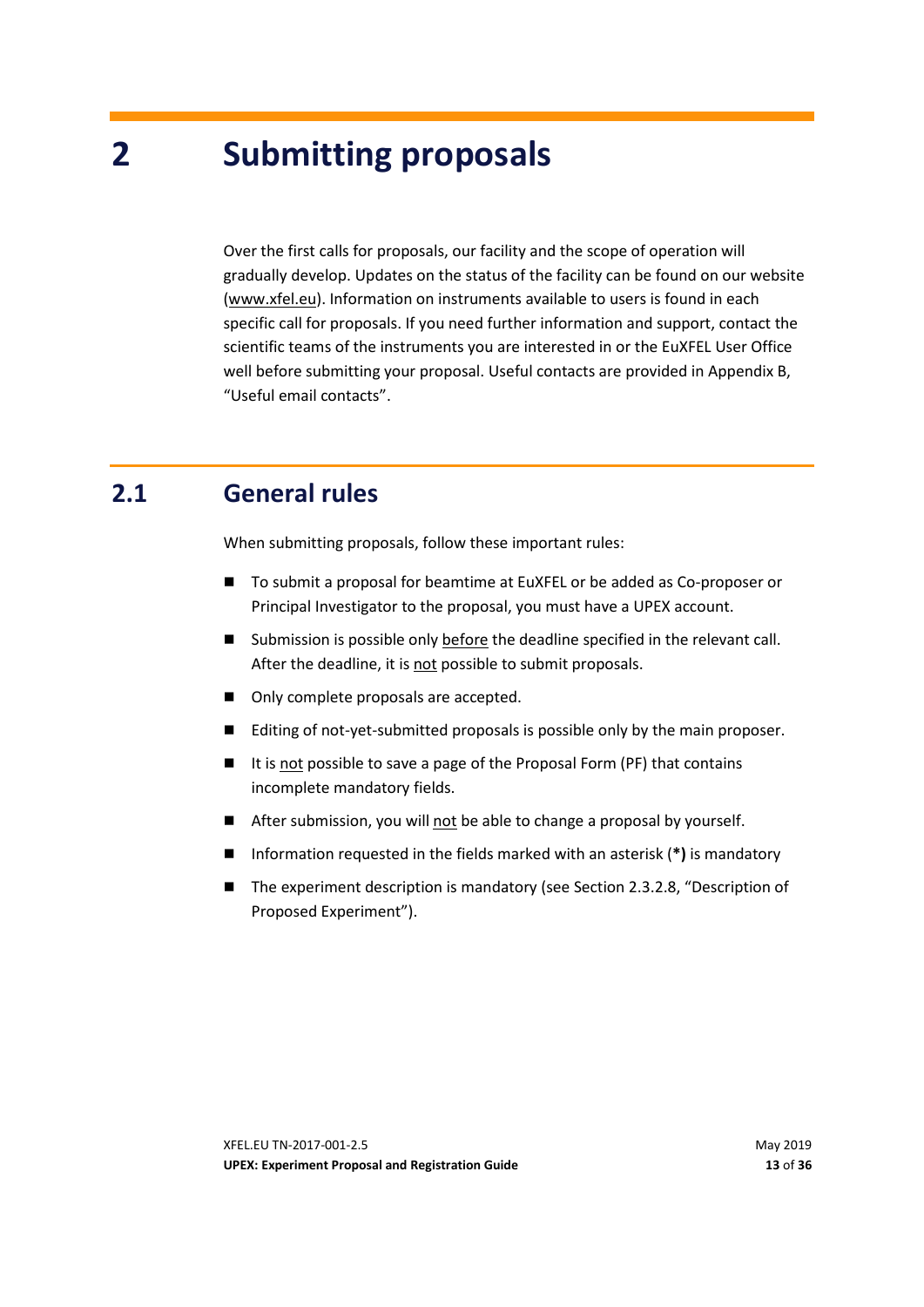# <span id="page-13-0"></span>**2.2 Attribution of responsibilities within the user team**

Please note that the attribution of functions in the proposal submission and allocation process within the user team has to be done through the selection of the relevant scientist at the proposal stage. Each scientist mentioned in a proposal with the role of Principal Investigator, Main Proposer, or Proposer receives an email confirmation from UPEX on proposal submission.

**Main Proposers/Principal Investigators must seek the approval of all scientists they wish to add to the list of co-proposers of the proposal BEFORE proposal submission.**

**In case you think that your name has been added in error to a proposal, please contact the EuXFEL User Office as soon as possible after receiving the automatic notification from UPEX.**

#### **2.2.1 Principal Investigator**

<span id="page-13-1"></span>Besides being in most cases the lead researcher or one of the lead researchers of the project addressed in the proposal, for the purpose of access to the EuXFEL facility, the Principal Investigator is specifically identified among the authors of the proposal and bears exclusive long-term responsibility for experiment, especially for the data generated by the experiment.

#### **2.2.2 Main Proposer**

<span id="page-13-2"></span>For the same purpose, the Main Proposer is the scientist actually submitting the initial proposal and may differ from the Principal Investigator. If this is the case, the Main Proposer will have the responsibility of acting as the contact person for proposal authors (including communication of the outcome of the reviews) and the practical preparations for the experiment in case the proposal is awarded beamtime.

#### **2.2.3 Proposers**

<span id="page-13-4"></span><span id="page-13-3"></span>The (Co-)Proposers are all scientists identified as authors in the proposal.

#### **2.2.4 Participants in the experiment**

The Participants are the scientists designated to take part in the actual measurements at the European XFEL facility. They may also differ from the authors of the proposal.

| May 2019 | XFEL.EU TN-2017-001-2.5                                 |
|----------|---------------------------------------------------------|
| 14 of 36 | <b>UPEX: Experiment Proposal and Registration Guide</b> |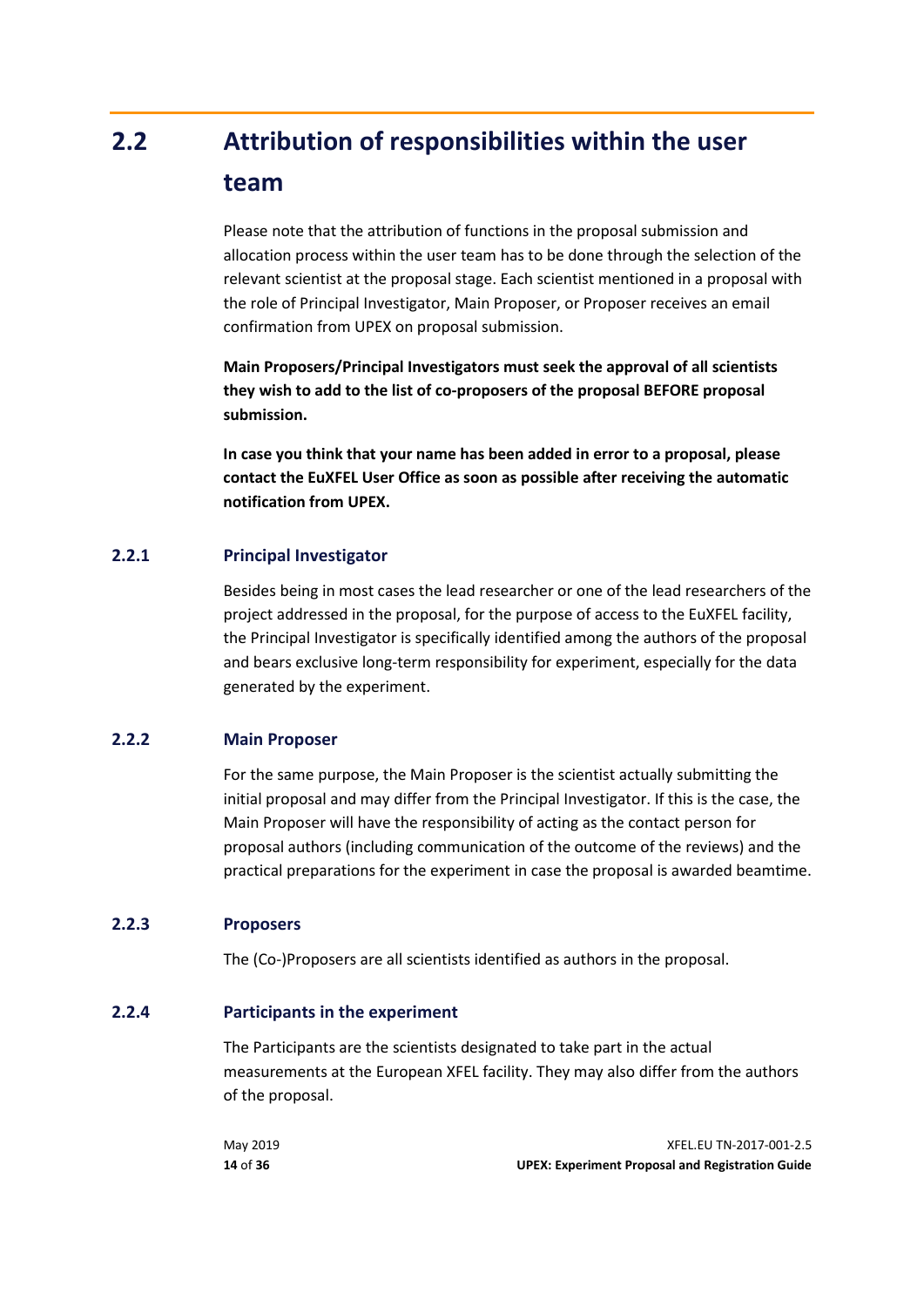### <span id="page-14-1"></span>**2.3 European XFEL proposal form**

#### **2.3.1 Navigation**

<span id="page-14-2"></span>Once you have opened the proposal form, the breadcrumb navigation at the top center enables you to navigate from one section of the form to the other, as shown in [Figure 4.](#page-14-4) However, you have to create and save a "General part" before proceeding with other sections. It is recommended to fill in each section of the form sequentially, one section after the other.

<span id="page-14-4"></span>*Figure 4: Inactive (top) and active (bottom) breadcrumb navigation at the top of different parts of the proposal form*

| Proposal - General part                                                                                                                                                                                                                   |
|-------------------------------------------------------------------------------------------------------------------------------------------------------------------------------------------------------------------------------------------|
| 1. General part > 2. Samples > 3. Beam properties and instrument configuration > 4. Resources and Additional instrumentation > 5. Laboratory access > 6. Submit proposal                                                                  |
|                                                                                                                                                                                                                                           |
| Proposal - Beam properties and instrument configuration                                                                                                                                                                                   |
| > 1. General part > 2. Samples > 3. Beam properties and instrument configuration > 4. Resources and Additional instrumentation > 5. Laboratory access > 6. Submit proposal                                                                |
| $\div$ Add a new set of beam properties                                                                                                                                                                                                   |
| In case the proposed experiment can make use of beam properties set by other experiments and there are no specific requirements to beam properties (e.g. some imaging experiments), you are allowed to skip this part,<br><b>CONTINUE</b> |

#### **2.3.2 General part**

#### 2.3.2.1 General information

<span id="page-14-3"></span><span id="page-14-0"></span>The "General part" of the proposal gives some basic information on the project and the scientists involved. Some general information, like affiliation to a User Consortium or the involvement of industrial users in the project is, requested for merely **statistical/informative** purposes and **has no influence on the ranking of the proposal**. The same applies to the selection of the scientific area, Horizon 2020 (H2020) challenges, or Helmoltz challenges, or statement on expected innovative impact of the project.

In this part, you must define whether the proposal is a resubmission or the continuation of a previously submitted proposal. **Make sure you indicate the correct ID of the previous proposal of reference in the text box.**

#### 2.3.2.2 Choice of scientific instrument

In addition, at this stage, the choice of the scientific instrument (and, consequently, the relevant Proposal Review Panel) is made. Each Proposal Review Panel reviews all

XFEL.EU TN-2017-001-2.5 May 2019 **UPEX: Experiment Proposal and Registration Guide 15** of **36**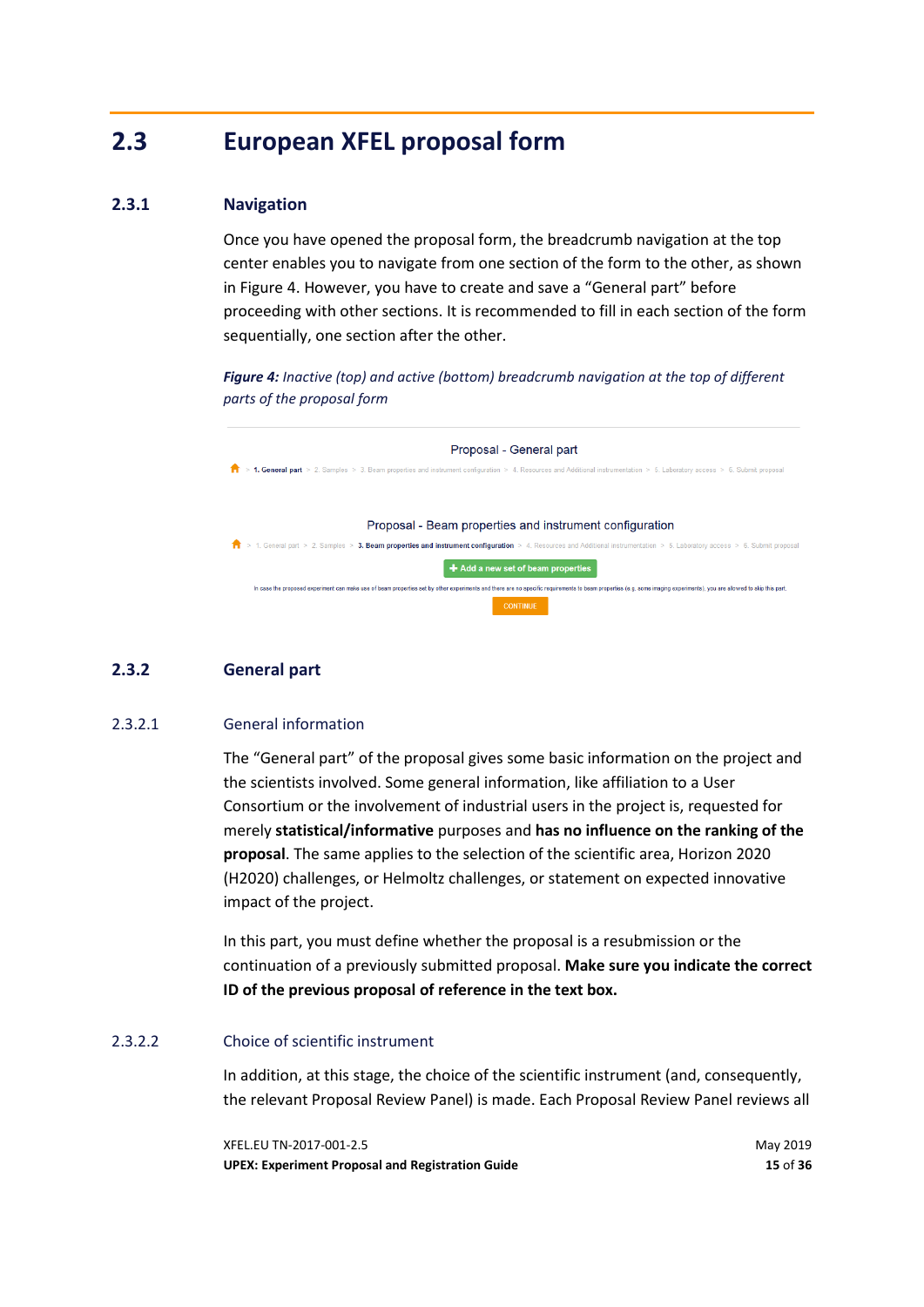proposals submitted for allocation to one specific instrument. Only instruments available in a given call for proposals will be displayed in the relevant dropdown.

#### 2.3.2.3 Previous FEL experiments

Give information on previous experiments at FELs related to this proposal.

#### 2.3.2.4 Previous FEL experience

Give details about proposers' experience at FELs, e.g. list of facilities at which they have worked already (as users or staff).

#### 2.3.2.5 Instrument team contacted

<span id="page-15-3"></span>If you have discussed with the instrument scientific team the feasibility of the conditions required by your experiment BEFORE submitting your proposal, please give details (e.g. name of team member, date).

#### 2.3.2.6 Proposal continuation or resubmission

<span id="page-15-0"></span>By selecting continuation or resubmission of a proposal, you will be requested to select the ID number of the relevant previous project(s) from a drop-down menu listing the ones submitted at an earlier stage. All existing ID numbers are visible to all UPEX users, but you will see only the titles of proposals to which you were already related in the past (e.g. as proposer or experiment team member) and for which you have viewing rights.

In case of a proposal continuation, it is mandatory to indicate the main objectives continued in the present proposals and, in case of a proposal re-submission, the main changes with respect to the preceding version.

#### 2.3.2.7 Abstract

<span id="page-15-1"></span>The abstract consists of a maximum of 1000 characters. This is the first information that the reviewers will see about your project.

#### 2.3.2.8 Description of Proposed Experiment

<span id="page-15-2"></span>**This part of the proposal is mandatory.** Using the radio buttons in the form, you can choose between uploading the description to UPEX as a **PDF** (Portable Document Format, recommended in case of figures and/or formulas) or including the description as **text**, as shown in [Figure 5.](#page-16-0) The RTF (Rich Text Format) form file for the preparation of the final PDF file is also accessible on your UPEX dashboard.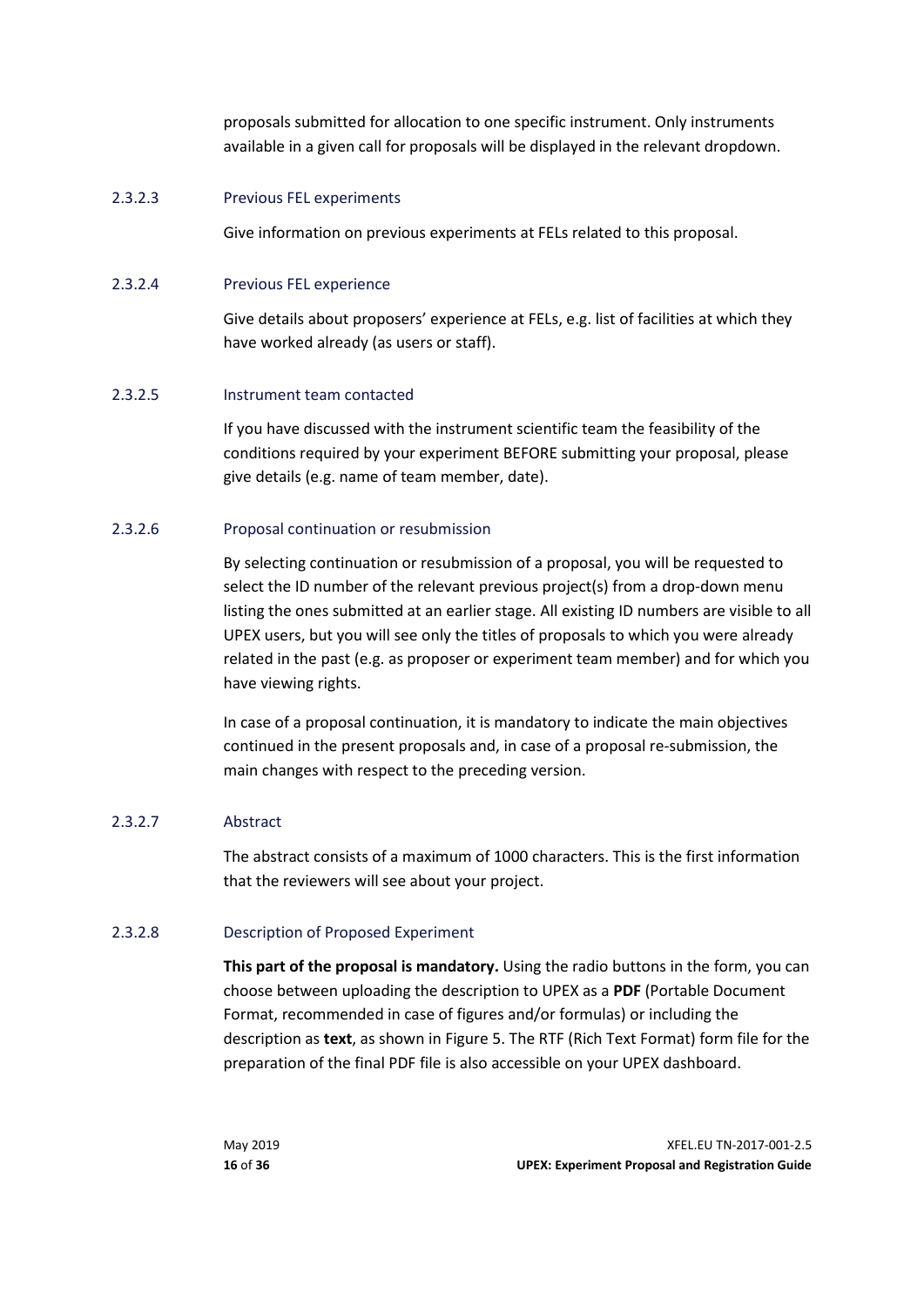In order to to offer a better service to users, all European synchrotrons and freeelectron lasers (FELs) have agreed upon a common list of proposal form labels at the end of 2018. The experiment description template in use at European XFEL was amended in May 2019 to reflect this standardization.

#### For more information about this, see:

#### <http://www.wayforlight.eu/en/users/spf>

<span id="page-16-0"></span>*Figure 5: Choosing between PDF upload and text descriptions in the "Description of proposed experiment" section of UPEX*

|               |                         | <b>Description of proposed experiment</b>                                                                                                                                                                    |
|---------------|-------------------------|--------------------------------------------------------------------------------------------------------------------------------------------------------------------------------------------------------------|
| Description * | $\bullet$ PDF<br>◯ Text | Browse No file selected.                                                                                                                                                                                     |
|               |                         | • Please use this template<br>. Maximum total length: three A4 pages<br>. Body text not smaller than 10 points (recommended font types: Arial, Helvetica and Symbol for special characters)                  |
|               |                         | • Single spacing<br>. Figures can be included in the PDF although the maximum length must be kept<br>• Max, total file size: 5 Mb<br>. Proposers bear responsibility for the readability of the description. |

#### *2.3.2.8.1 Description of experiment – PDF upload option*

An RTF file template is provided and it can be downloaded directly by clicking the link **Please Use This Template**.

Rules for using the PDF upload option:

- Maximum total length: Three A4 pages.
- **Minimum body text size:** 10 points.
- Recommended font types: Arial, Helvetica, and Symbol (for special characters).
- Line spacing: Single spacing.
- **Figures:**

May be included in the PDF as long as they do not exceed the page margins or maximum file size.

**File size:** Maximum total file size of 5 MB.

XFEL.EU TN-2017-001-2.5 May 2019 **UPEX: Experiment Proposal and Registration Guide 17** of **36**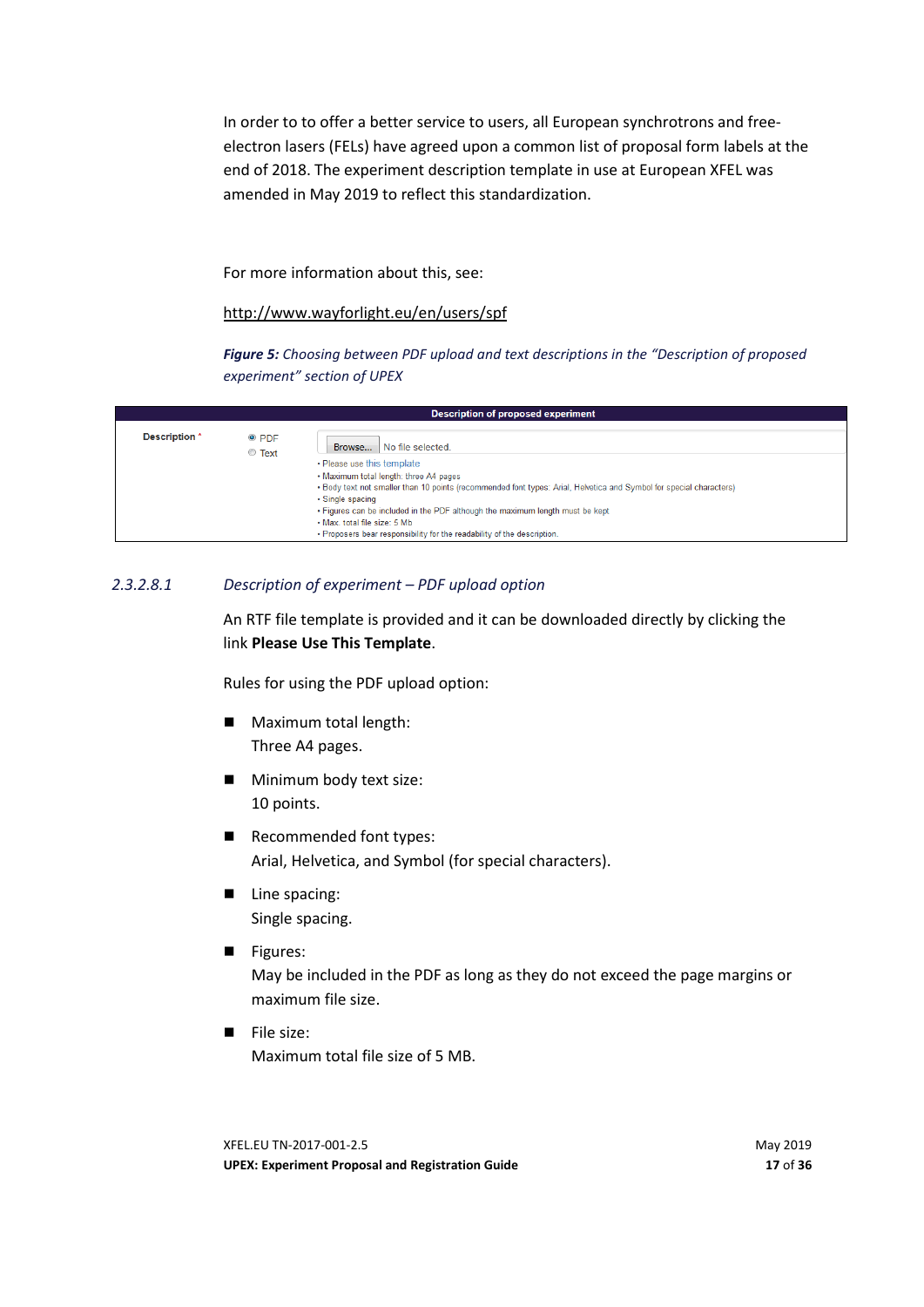#### Responsibility:

Proposers bear responsibility for the readability of the description.

Publications illustrating the scientific case should be added in this section. Mandatory information: title, authors (and their affiliations), journal name, volume, issue, and year of publication.

#### *2.3.2.8.2 Description of experiment – Text option*

A text form is provided for this option. You can then type (or paste) the answers to the relevant questions directly into the form. However, it is not possible to include figures or use symbols or special characters (other than Latin and Western Europe characters) in this section.

The maximum number of characters for this section, including headlines and questions, is 17 000. That is, your own text cannot exceed 16 650 characters when replacing the text already included in the form in square brackets ([…]) by the experiment description.

Publications illustrating the scientific case should be added in this section. Mandatory information: title, authors (and their affiliations), journal name, volume, issue, and year of publication.

#### *2.3.2.8.3 Publications by the Proposers*

This section has the purpose of giving information about the scientific activity of the Proposers related to the project detailed in the proposal.

List up to 15 articles, reports, and/or proceedings published by the Proposers over the past three years that are related to this proposal. If possible, include the DOI or PubMed ID.

**NOTE:** The "Publications by the proposers" and the "Publications illustrating the scientific case" sections are still under development and will evolve over the next few calls for proposals to become more user-friendly. Many thanks in advance for your patience.

#### *2.3.2.8.4 Suggested reviewers to avoid*

All proposals will be peer-reviewed, as detailed in the Terms of Reference of the [European XFEL Proposal Review Panels \(PRPs\),](https://www.xfel.eu/organization/leadership/committees/proposal_review_panels/index_eng.html) and will be evaluated by Members of the PRPs and, if required, by external experts. In the textbox "Suggested reviewers to avoid", you may want to give information about scientists who could have a potential conflict of interest and should therefore not review the proposal.

#### *2.3.2.8.5 Peaceful use of European XFEL facility*

| May 2019 | XFEL.EU TN-2017-001-2.5                                 |
|----------|---------------------------------------------------------|
| 18 of 36 | <b>UPEX: Experiment Proposal and Registration Guide</b> |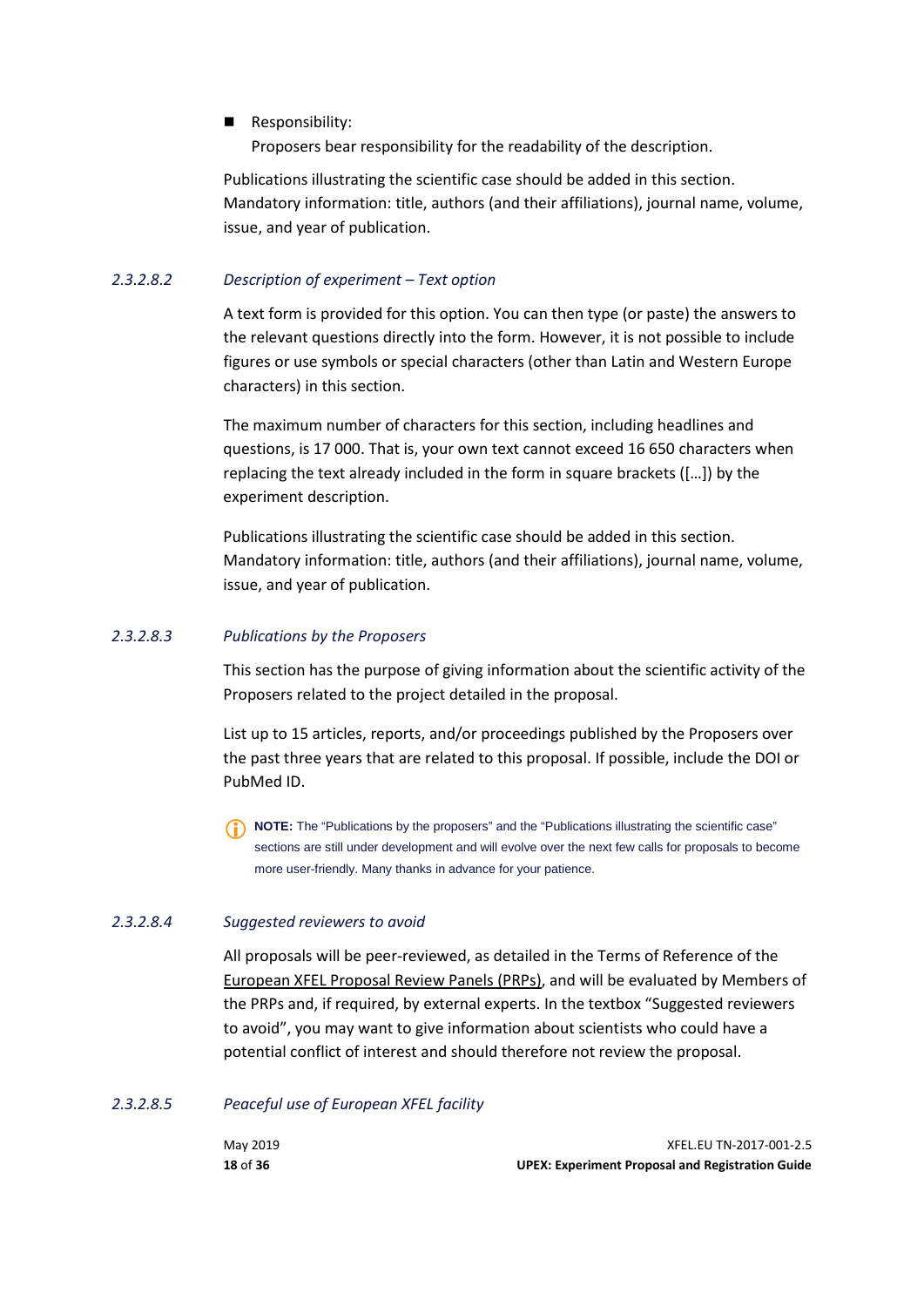The European XFEL pursues research for peaceful purposes only. Please confirm by selecting the appropriate box that the present proposal exclusively aims at and promotes peaceful purposes. You cannot proceed with your proposal submission until you have electronically confirmed this.

#### **2.3.3 Sample/Substance Sheets**

<span id="page-18-0"></span>Fill in one form for each sample and substance to be used in your experiment. **List all samples and substances that you are planning to use in the experiment.** 

If your proposal is successful, after scheduling, you will be requested to confirm the samples or substances you intend to use in your experiment. Unilateral changes in the samples or substances mentioned in the experiment proposal are not acceptable. If, for serious reasons, the planned samples or substances are not available for the experiment and others need to be used, the EuXFEL Management Board will decide on the case after approval by the Safety and Radiation Protection group and a technical assessment by the instrument group supporting the experiment. In order to inform the EuXFEL facility of this situation and request an authorization to replace a sample or substance, contact the EuXFEL User Office in writing and provide details. Ideally, this should happen at the stage of registration of the user group, in normal circumstances, four weeks before the experiment, and, in any case, not later than two weeks before the experiment. The proposers will be informed about the outcome of the change request as soon as possible.

Make sure you complete and save a sample sheet before you open a new one. After saving a complete sample sheet, you have the option of opening a new sample form, or cloning or deleting the sample sheet you are currently working on.

The Save button at the bottom enables you to save the form only if the data entered are complete. The Save and Continue button enables you to save the form if it is complete and move to the next step.

As a Main Proposer, you will be requested to certify that all details given in the Sample or Substance Sheet are complete and correct.

You will be requested to state whether a **specific sample requires long preparation**  between notification of the outcome of the beamtime allocation process and the experiment (three months or longer). In this case, we will attempt to schedule your experiment with a delay of at least three months from the moment of notification. Note that this will create an additional scheduling constraint for your experiment. Consider that long delivery time for chemicals used in sample preparation may have a similar impact!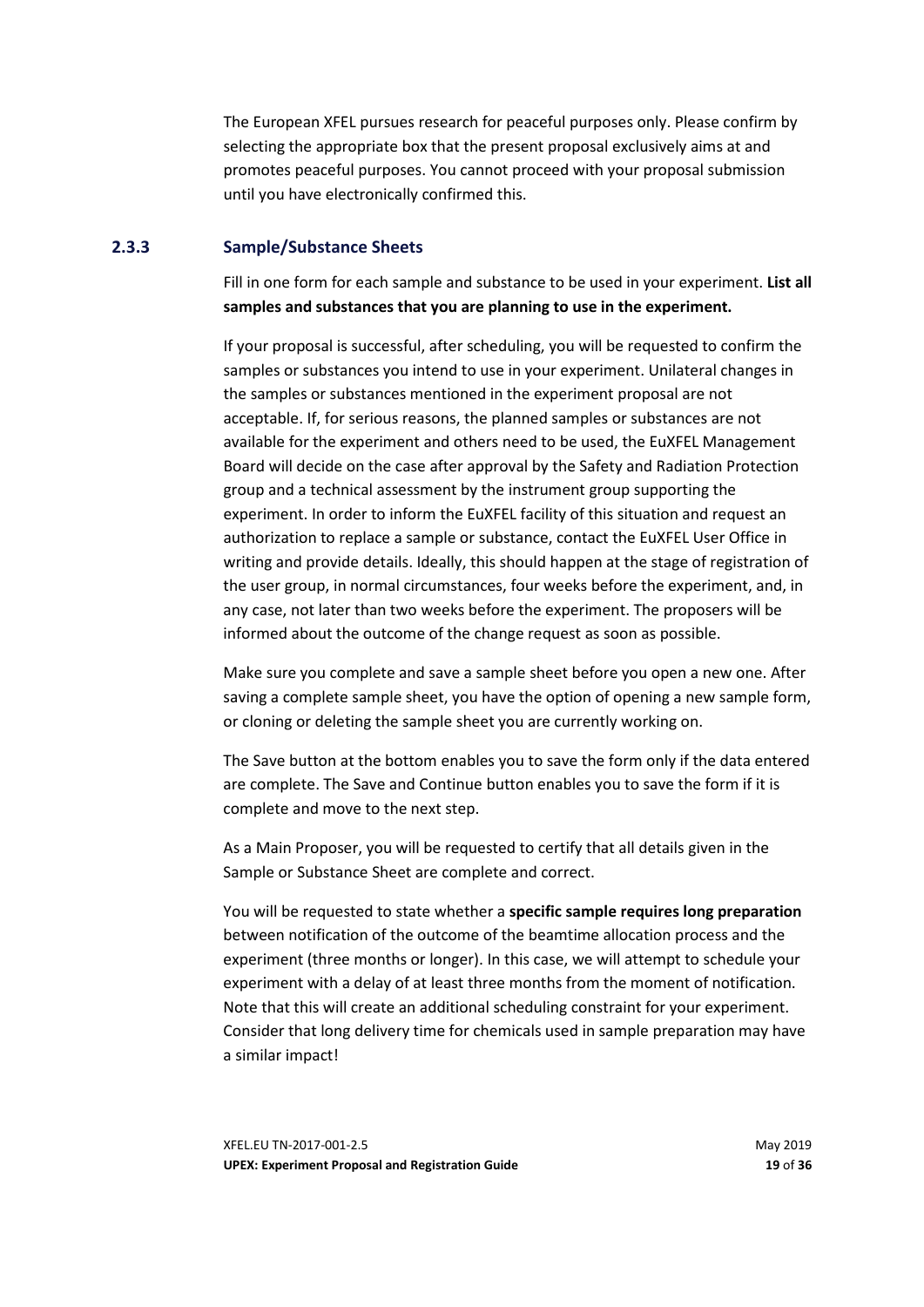**Each Sample and Substance Sheet must include a general part and at least one of the following specific sections:** biological/isolated from biological substance, hazardous, nanomaterial, other samples or substances**.** 

NO experiments with live animals and humans are permitted at EuXFEL.

The use of radioactive samples or substances is not feasible in early user operation. If you intend to prepare for using radioactive substances, pieces of equipment involving radiation, or sources later in steady operation, contact the Safety and Radiation Protection group by email [\(expsaf@xfel.eu\)](mailto:expsaf@xfel.eu) well in advance in order to check about feasibility conditions in future runs.

#### **2.3.4 Beam properties and instrument configuration**

<span id="page-19-0"></span>Relevant information is available on the homepage of each scientific instrument for each specific allocation period or run. **If you need further information about feasibility conditions, do not hesitate to contact the scientific instrument groups.**

As a rare exception, if the proposed experiment can make use of beam properties set by other experiments and if there are no specific requirements for beam properties (e.g. imaging experiments<sup>[2](#page-19-1)</sup>), you may skip this part.

It is possible to apply for a main set of beam properties and two secondary ones.

**CAUTION:** Multiple sets of beam properties may limit feasibility and allocation possibilities of your proposal.

#### 2.3.4.1 Single pulse properties

Indicate the photon energy range that would make your experiment possible.

#### **Refer to the specific range of each instrument in the allocation period of reference:**

#### **<https://www.xfel.eu/facility/instruments>**

In addition, you must indicate the following:

- Bandwith
- **Pulse duration**
- **Pulse energy**

<span id="page-19-1"></span> $2^{2}$  Or, in any case, some other 'parasitic' use of the beam.

**.**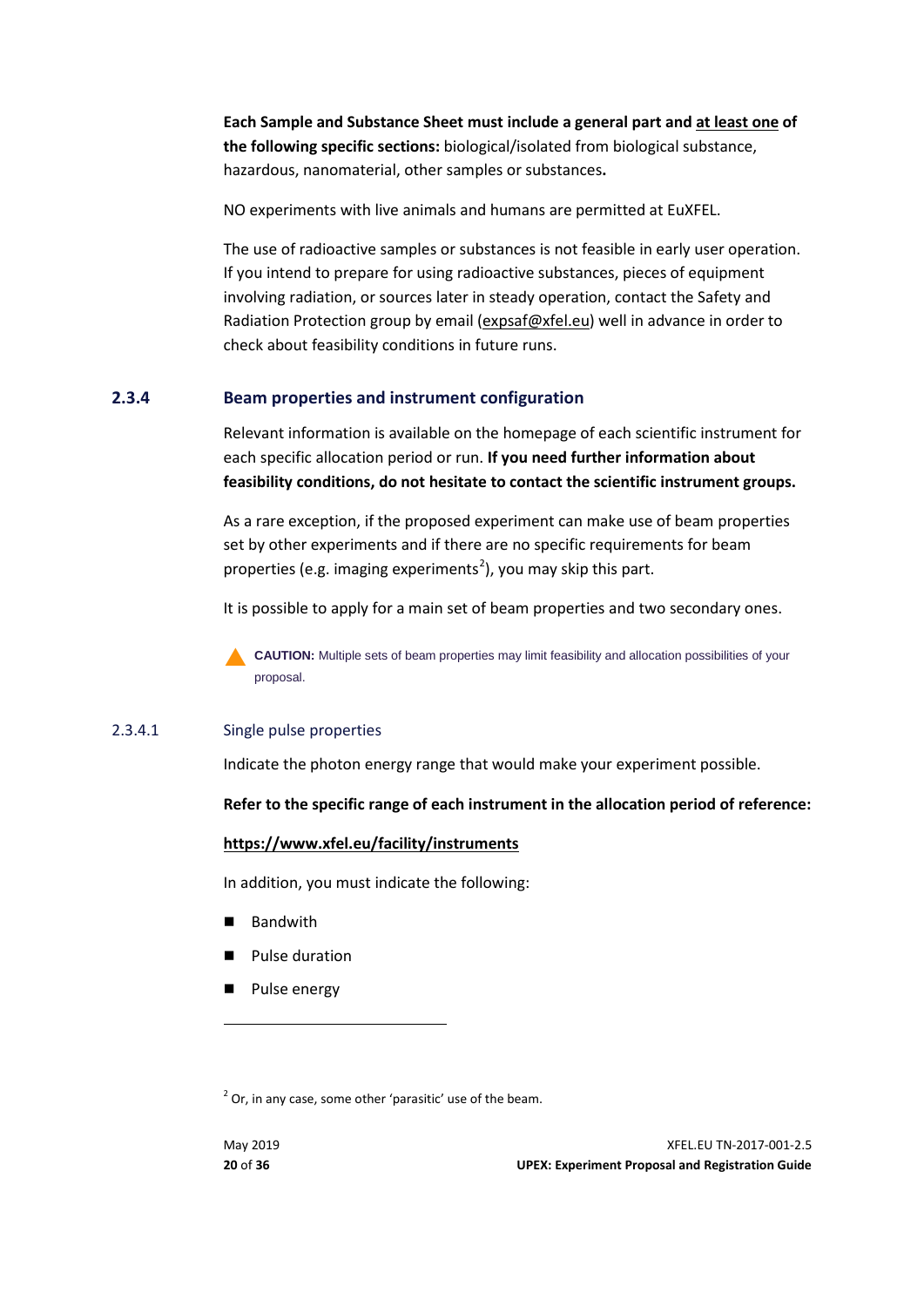#### ■ Spot size (diameter)

Prioritize each of the properties requested through the dropdown menu by selecting No Priority, Low Priority, High Priority.

Describe any special/additional requirements in the appropriate text box at the bottom of the section.

#### 2.3.4.2 Requested pulse pattern

#### **Refer to the information on each specific instrument for the relevant call:**

#### <https://www.xfel.eu/facility/instruments>

In this section, you are requested to specify the number of pulses per train, the pulse train length, and the requirements on special patterns.

Add any special or additional requirements in the Special Pattern text box at the bottom of the section.

To edit any field contained in the Beam Properties and Instrument Configuration section, or to add new information, click the **green edit icon**. To delete the set of beam properties, click **red delete icon**.

*Figure 6: Overview of a completed Beam Properties and Instrument Configuration section*

|               |                | 1 > 1 General part > 2 Gamples > 3, Beam properties and instrument configuration > 4 Rissources and Additional instrumentation > 6 Laboratory access > 6 Subinit proposal |           |                  |                    |                    |
|---------------|----------------|---------------------------------------------------------------------------------------------------------------------------------------------------------------------------|-----------|------------------|--------------------|--------------------|
| Photon energy | Pulse duration | Pulse energy                                                                                                                                                              | Spot size | Pulses per train | Pulse train length |                    |
| 270 eV        | 5th            | 0.1 1e10 photons/pulse                                                                                                                                                    | 55 um     | 55               | <b>66 us</b>       | $G$ $\blacksquare$ |

#### **2.3.5 Resources and Additional Instrumentation**

<span id="page-20-0"></span>In the Resources and Additional Instrumentation section, you are requested to give details about further resources and instrumentation needed for your experiment. Provide information that is as accurate as possible since, in addition to the review outcome, the planning of the proposal is based on this information.

In particular, provide information about **optical lasers, required detector configuration, sample delivery, and any other equipment you may need.** Enter **requirements about typical laboratory equipment** in the **Laboratory Access section.** 

**In Early User Operation, the use of your own instrumentation or equipment in the experiments is not encouraged for feasibility and integration reasons. If you are planning to include in your proposal user-supplied instrumentation or equipment, please contact the relevant scientific instrument team well before proposal** 

XFEL.EU TN-2017-001-2.5 May 2019 **UPEX: Experiment Proposal and Registration Guide 21** of **36**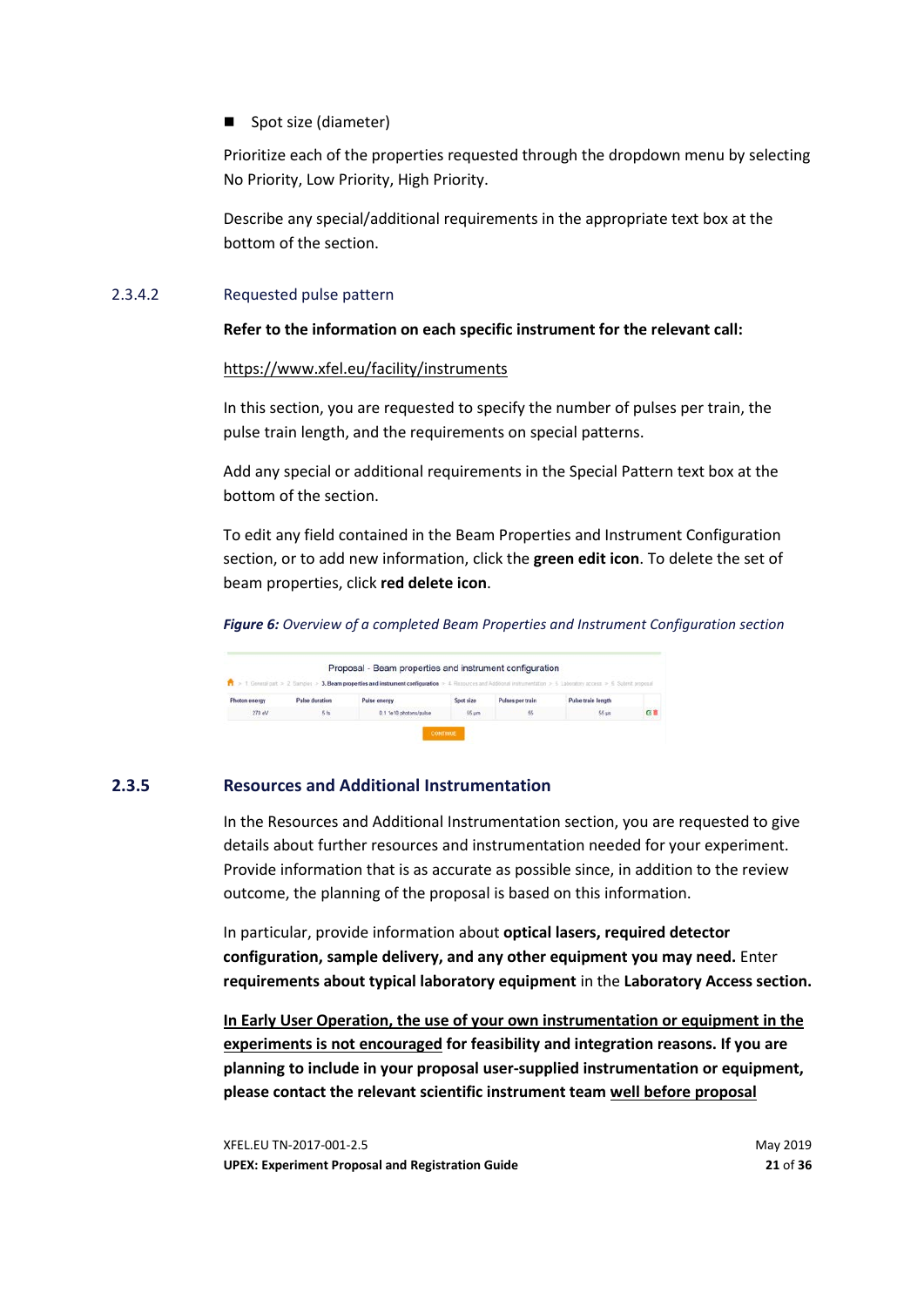**submission in order to verify feasibility and declare this in the specific field for each piece of equipment.** Below you will find rules for user-supplied instrumentation and equipment.

#### **2.3.5.1** Rules for user-supplied instrumentation and equipment

In general, user-supplied equipment, instrumentation, and tooling shall only be used in experiments after testing and agreement by EuXFEL. Complete information about user-supplied equipment, instrumentation and tooling shall be provided at the proposal stage at the latest (cf. (a) below).

(a) If the Principal Investigators, Proposers, and/or Participants in an experiment plan to bring their own equipment to use at EuXFEL, either on the instrument or in the user laboratories for sample preparation, this must be discussed with the relevant scientists of the instrument or laboratory well before proposal submission. If needed, the scientists will then address the relevant experts from the EuXFEL support teams. The equipment shall be described in the proposal and will be subject to acceptance by EuXFEL in the framework of the feasibility checks about the projects.

(b) Equipment needs to be checked by the Safety and Radiation Protection group, and Principal Investigators, Proposers, and /or Participants may be requested to provide a risk analysis of the equipment, depending of the outcome of the proposal evaluation. All material, including samples and equipment brought to the EuXFEL facility remains entirely the responsibility of the Principal Investigators, Proposers, and Participants. Depending on the proposal evaluation, further tests or modifications to the equipment could be required to adapt it for use at the EuXFEL facility well before the experiment, generally at the costs of the user group.

#### 2.3.5.2 Optical lasers

Click the green Add Optical Laser button in order to open the form to enter the required parameters: Description of Laser Usage, Wavelength, Pulse Duration, Pulse Energy, Focus/Beam Size, Delay Range, and Information or Required Pattern. Special requirements should be detailed in the text box.

For information about maximum laser performance, refer to [Table 2,](#page-22-0) which summarizes set points at the start of operation of the EuXFEL facility.

For further information, please contact the instrument scientists before proposal submission.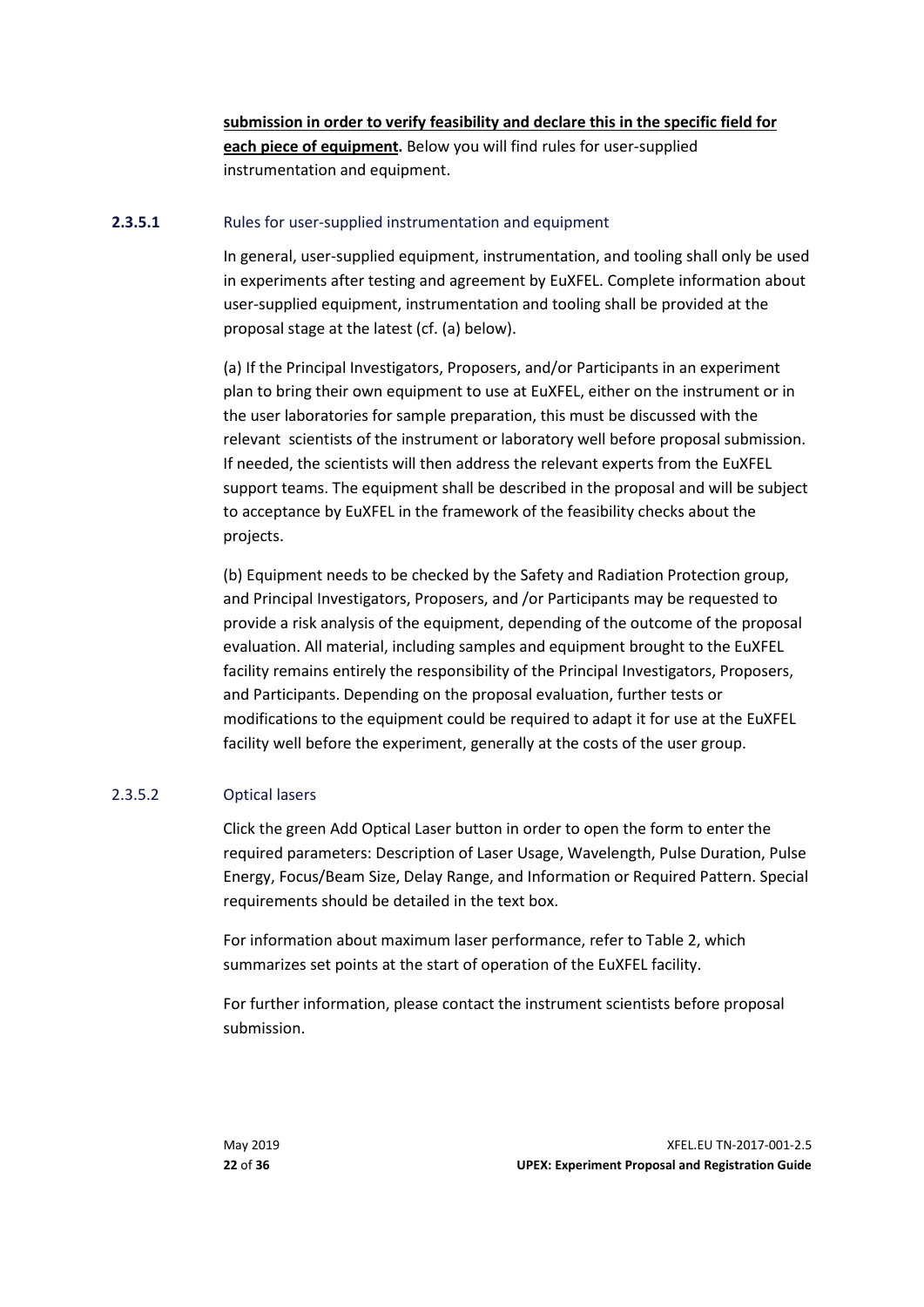<span id="page-22-0"></span>*Table 2: Basic European XFEL pump–probe laser parameters and set points (courtesy of M. Lederer, Optical Lasers group)*

|                    | 800 nm                                   | 1030 nm                   |
|--------------------|------------------------------------------|---------------------------|
| $\tau$ <b>OOHM</b> | 15-300 fs (nearly transform-<br>limited) | <1 ps or 400 ps (chirped) |

| Set point | $f_{rep}$ [MHz] | $E_{pulse}$ [mJ] @ 800 nm | $E_{pulse}$ [mJ] @ 1030 nm |
|-----------|-----------------|---------------------------|----------------------------|
|           | 4.5             | 0.05                      |                            |
|           |                 | 0.2                       | 4                          |
| 3         | 0.2             |                           | 20                         |
| 4         | 0.1             |                           | 40                         |

#### **Notes:**

- The laser pulses are synchronized to the X-ray pulses.
- Repetition rate and energy set points 1–4, in combination with wavelength and pulse-width settings, correspond to fixed laser set points. Arranging for a different set point requires a configuration change of the laser.
- From any set point repetition rate, pulse patterns can be selected as required, including single pulse selection on both wavelengths.
- Set points with dual wavelength output can be arranged on request.
- Variable attenuation is available on request.
- Beams are close to diffraction-limited.
- Harmonics are possible on request.
- For further details, contact EuXFEL before submitting your proposal.

#### 2.3.5.3 Required detector configuration

Provide information and a justification on the planned use of detector(s) during your experiment:

- Detector type/name
- Sample-detector distance
- Planned use and special requirements (textbox)

For specific instructions, see the on relevant instrument page:

https://www.xfel.eu/facility/instruments

XFEL.EU TN-2017-001-2.5 May 2019 **UPEX: Experiment Proposal and Registration Guide 23** of **36**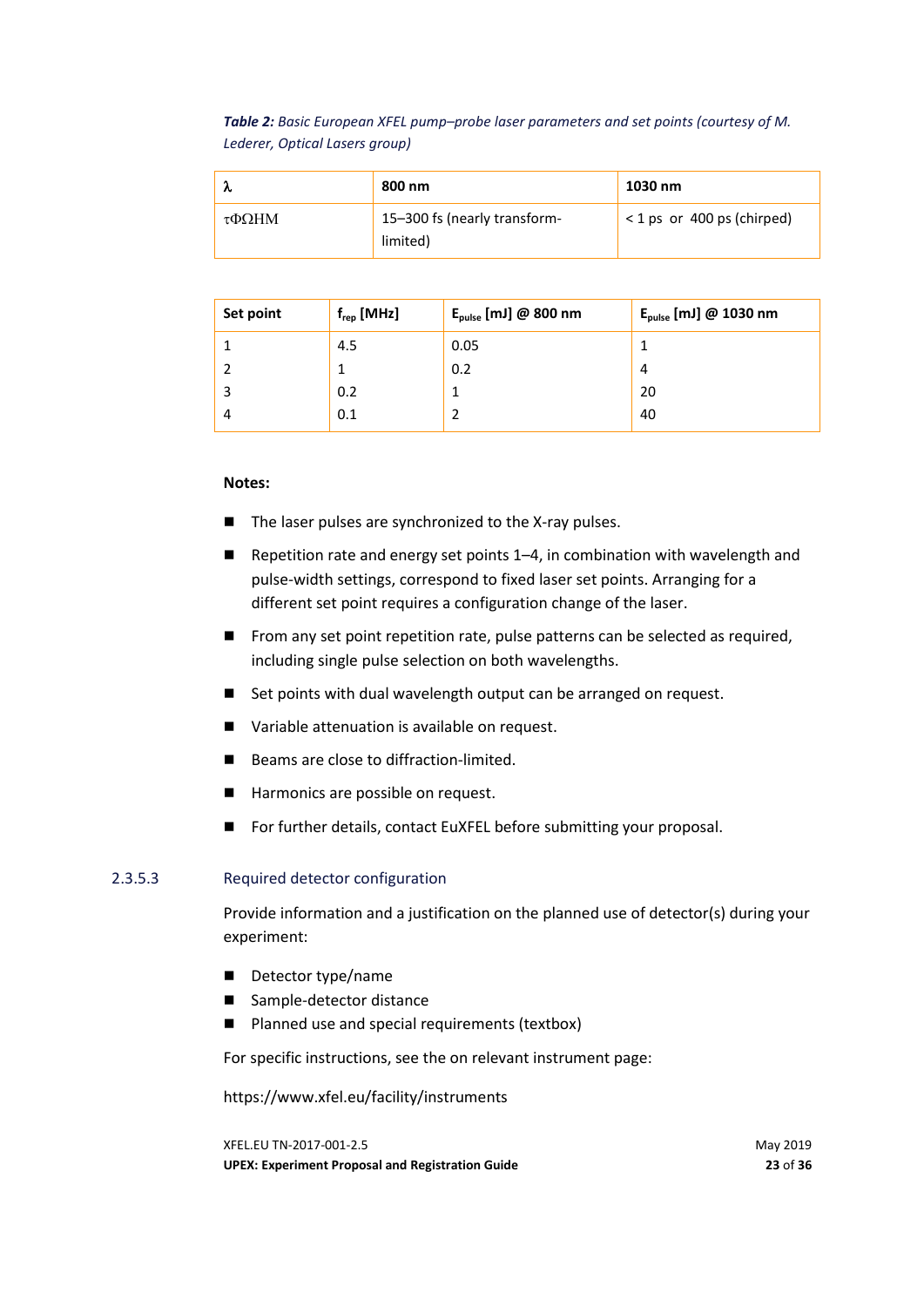#### 2.3.5.4 Sample delivery

Describe the required sample delivery in the text box.

#### 2.3.5.5 Other equipment

This part must be completed **after consultation of the instrument scientists.**  Provide details about the agreed requirements in the form.

#### **2.3.6 Laboratory access**

<span id="page-23-0"></span>To fill out the Laboratory Access section correctly, refer to the **information about the EuXFEL user laboratories** available on our website:

[https://www.xfel.eu/users/experiment\\_support/user\\_labs](https://www.xfel.eu/users/experiment_support/user_labs)

#### 2.3.6.1 Laboratory workspace

In this section, you state the type of laboratory working space to which you are requesting (Biology Laboratory Risk Group 1 or 2 or other laboratories) with more detailed information that is useful for scheduling purposes (e.g. estimate of time needed at which type of working space, description of work, frequency of work during beamtime).

The size of a working space amounts to 1.2 or 1.5 metres each and, for biology laboratories, a max. of 4 working spaces can be requested at the same time.

#### 2.3.6.2 Laboratory equipment

Independently of the access to workspace in a specific lab, you can separately request access to specific laboratory equipment.

To be able to fill out this section correctly, refer to the information about the EuXFEL user laboratories available on our website:

#### [https://www.xfel.eu/users/experiment\\_support/user\\_labs](https://www.xfel.eu/users/experiment_support/user_labs)

Note that exclusive use of the equipment is not guaranteed.

In this section, you can also specify if you need to **access to gases** (Ar, N<sub>2</sub>, O<sub>2</sub>, CO<sub>2</sub>, pressurized air, or other).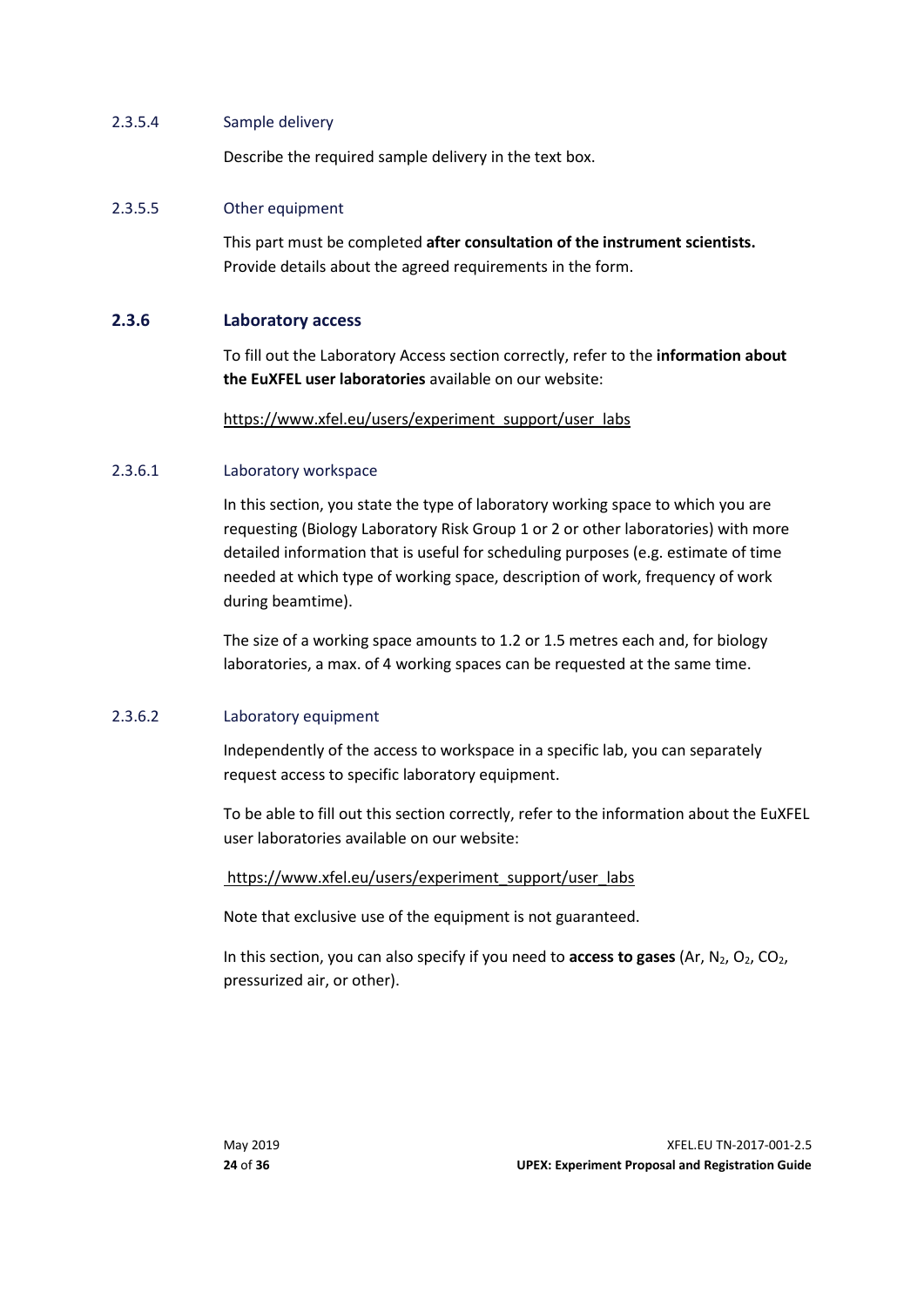# <span id="page-24-0"></span>**3 Registering for experiments in UPEX**

Over the first calls for proposals, our facility and the scope of operation will gradually develop. Updates on the status of the facility can be found on our website [\(www.xfel.eu\)](http://www.xfel.eu/). Information on instruments available to users is found in each specific call for proposals. If you need further information and support, contact the scientific teams of the instruments you are interested in or the EuXFEL User Office well before submitting your proposal. Useful contacts are provided in Appendix [B,](#page-35-0) ["Useful email contacts"](#page-35-0).

### **3.1 A-form: General information**

<span id="page-24-1"></span>The electronic form used for registering the experiment team and confirming samples and substances used in the experiment is called an Arrival Form (A-form).

- All prospective members of the experiment team must have registered on UPEX before the Main Proposer can add their records to the A-form.
- It is the responsibility of the Main Proposers to make sure that all prospective members of the team create their personal accounts in UPEX in time and accept the latest versions of the policies detailed on UPEX. Main Proposers should also make their team members aware that they need to take the online general safety training. **A maximum of 10 participants in each user experiment is recommended**. This is due to access restrictions in the experiment hall and instrument hutches for safety reasons.
- Please note that registration for remote access to user experiment data is possible through the A-form also at any other later stage.

A link to the active A-form can be found by the Main Proposer on UPEX next to the name of the scheduled proposal and on the dashboard.

In addition to the registration of the experiment team, the A-form includes the following:

■ Confirmation of samples/substances to be used during experiments, chosen within the samples/substances included in the original proposal.

More information: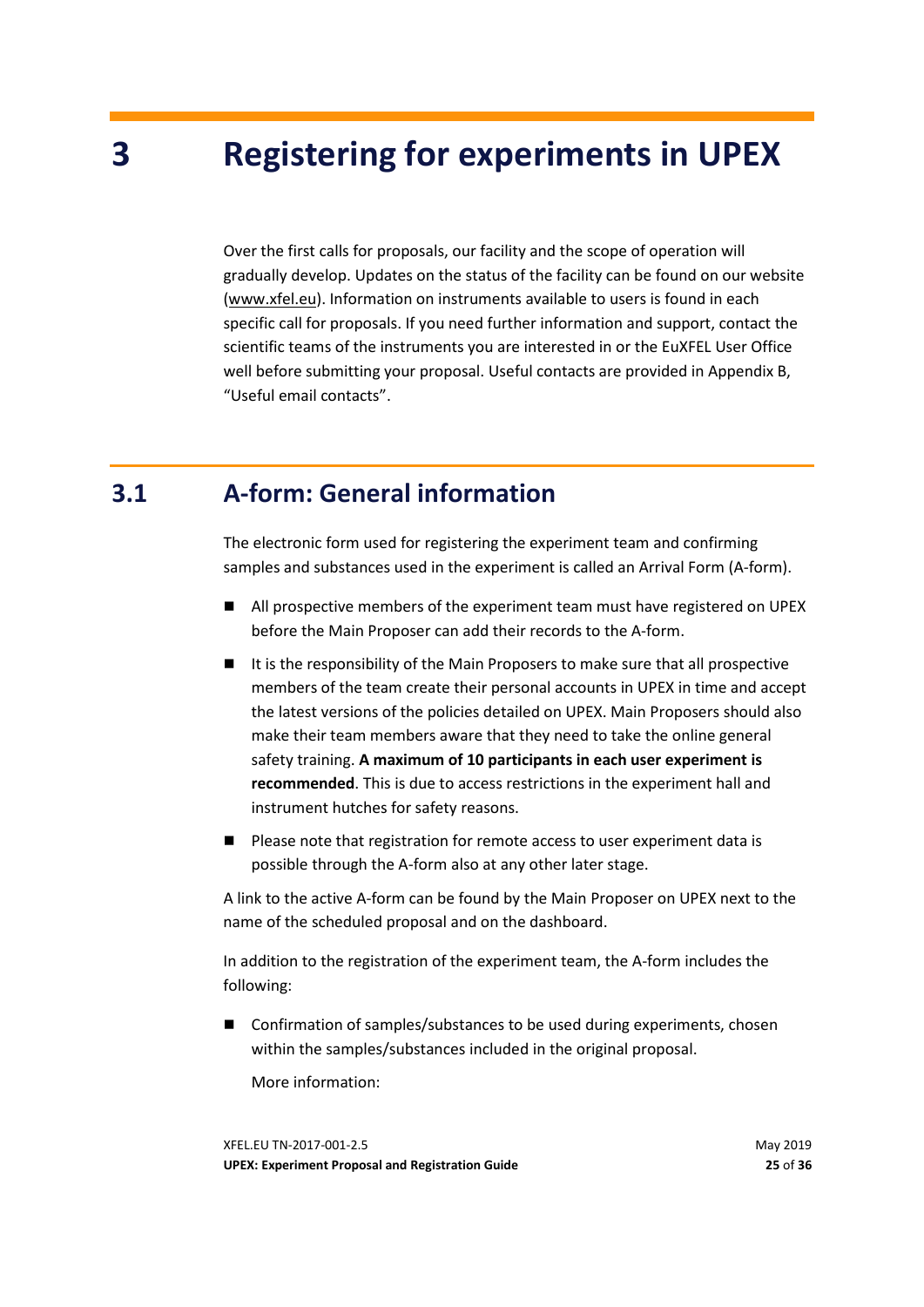[https://www.xfel.eu/users/experiment\\_support/policies](https://www.xfel.eu/users/experiment_support/policies)

Designation of funded users in case of eligibility.

More information:

[https://www.xfel.eu/users/user\\_guide/funded\\_user\\_travel](https://www.xfel.eu/users/user_guide/funded_user_travel)

■ Optional requests for support for practical arrangements (travel, accommodation, invitations for visa purposes, and so on).

More information:

#### [https://www.xfel.eu/users/user\\_guide](https://www.xfel.eu/users/user_guide)

**The A-form must be completed and submitted by the Main Proposer at least 4 weeks before the start date of the experiment**. Timely submission is in the interest of the user team. This is particularly crucial for practical arrangements (access, accommodation, and travel support) as well as for computing accounts and other aspects of the experiment support. If submissions are late, the User Office will not be in a position to ensure high-quality service to users.

# <span id="page-25-0"></span>**3.2 Attribution of responsibilities within the user team**

Please note that the attribution of functions in the proposal submission and allocation process within the user team has to be done through the selection of the relevant scientist at the proposal stage. Each scientist mentioned in a proposal with the role of Principal Investigator, Main Proposer, or Co-Proposer receives an email confirmation from UPEX on proposal submission.

#### **3.2.1 Principal Investigator**

<span id="page-25-1"></span>Besides being in most cases the lead researcher or one of the lead researchers of the project addressed in the proposal, for the purpose of access to the EuXFEL facility, the Principal Investigator is specifically identified among the authors of the proposal and bears exclusive long-term responsibility for experiment, especially for the data generated by the experiment.

For more information, refer to our Scientific Data Policy:

<https://in.xfel.eu/upex/docs/upex-scientific-data-policy.pdf>

May 2019 XFEL.EU TN-2017-001-2.5 **26** of **36 UPEX: Experiment Proposal and Registration Guide**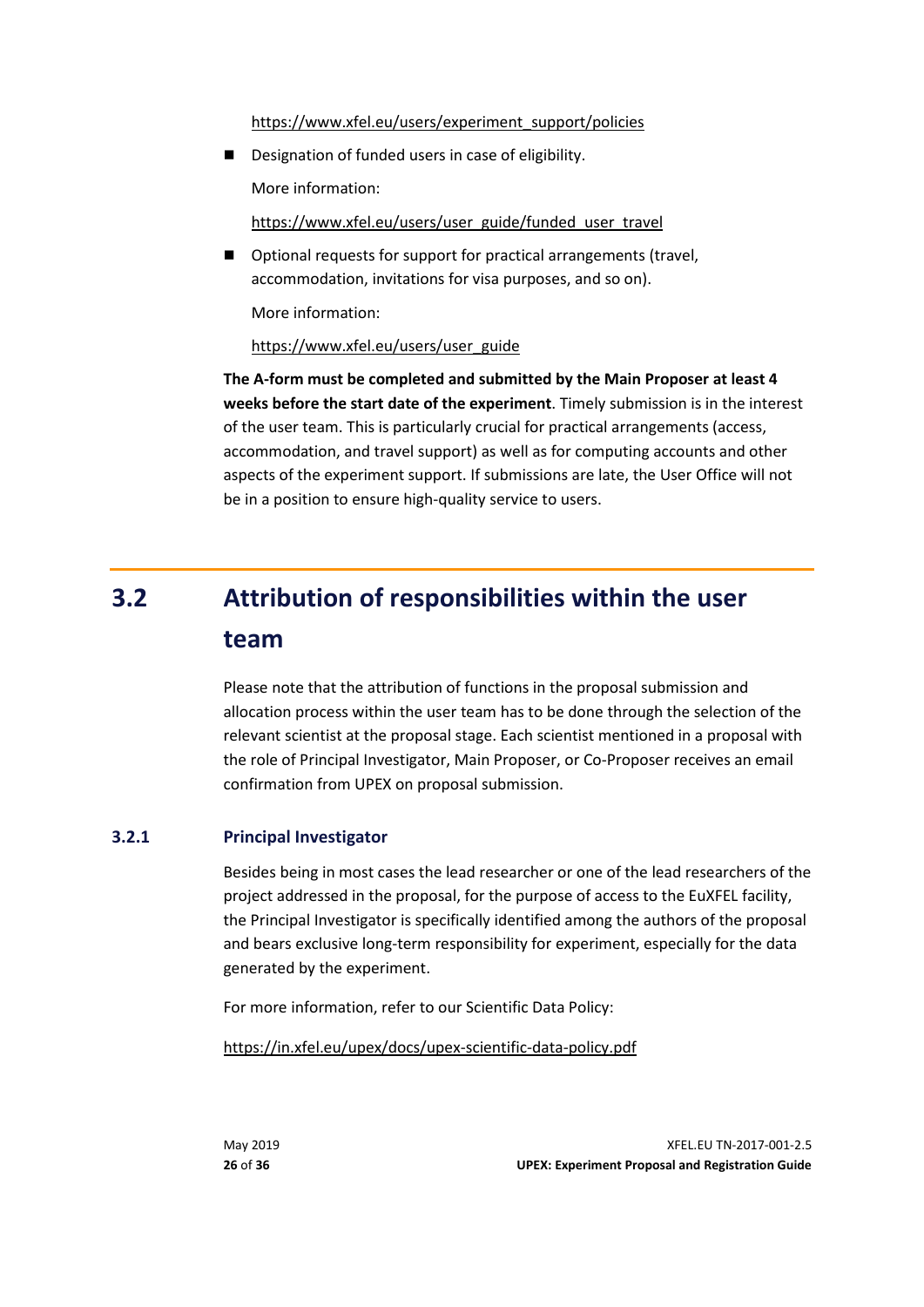#### **3.2.2 Main Proposer**

<span id="page-26-1"></span>For the same purpose, the Main Proposer is the scientist actually submitting the initial proposal and may differ from the Principal Investigator. If this is the case, the Main Proposer will have the responsibility of acting as the contact person for proposal authors (including communication of the outcome of the reviews) and the practical preparations for the experiment in case the proposal is awarded beamtime, including registration of participants in the experiment and confirmation of samples and substances used in the experiment.

#### **3.2.3 Co-Proposers**

<span id="page-26-3"></span><span id="page-26-2"></span>The Co-Proposers are all scientists identified as authors in the proposal.

#### **3.2.4 Participants in the experiment**

<span id="page-26-0"></span>The Participants are the scientists designated to take part in the actual measurements at the EuXFEL facility. They may differ from the authors of the proposal although this is not recommended.

### **3.3 A-form generation**

Once a proposal has been scheduled, the yellow A-form icon appears on the dashboard of the Main Proposer of the relevant proposal with the text:

1 proposal(s) is scheduled—please submit the A-form at least 4 weeks before the start date of experiment

A link to the A-form in UPEX will also reach the Main Proposer with the notification about the scheduled experiment and the instructions for registration of the user team.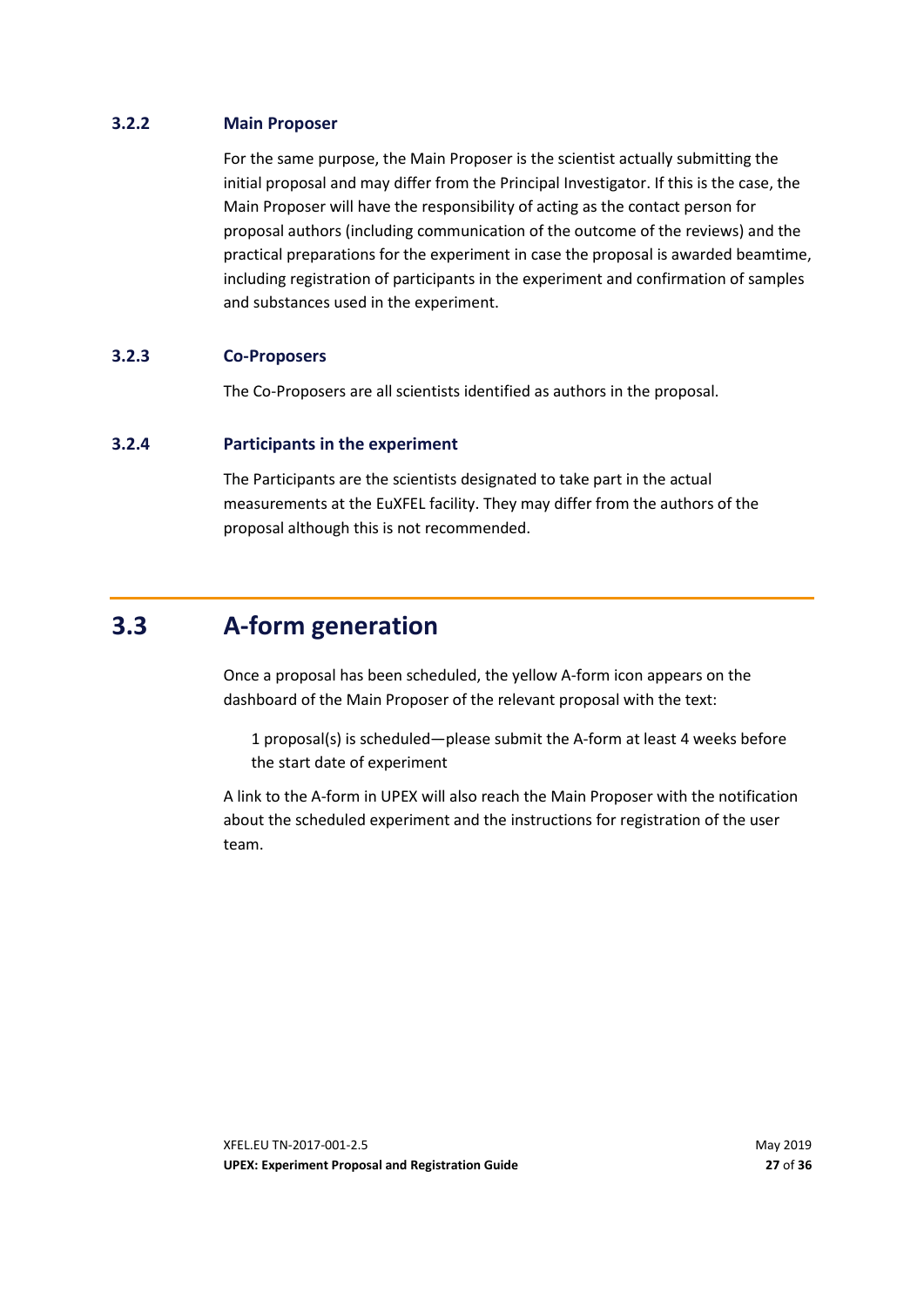#### *Figure 7: Dashboard access to the A-form generation*

| cione bit Pippo Bacchi Log Cut | . You just logged in as pippo-                                                                                                                                                                                                                                                                                                               |                                                                                                                                                                                                                                                                                                                                                                                                                                                                                                                                                                                                                                                                                            |  |  |
|--------------------------------|----------------------------------------------------------------------------------------------------------------------------------------------------------------------------------------------------------------------------------------------------------------------------------------------------------------------------------------------|--------------------------------------------------------------------------------------------------------------------------------------------------------------------------------------------------------------------------------------------------------------------------------------------------------------------------------------------------------------------------------------------------------------------------------------------------------------------------------------------------------------------------------------------------------------------------------------------------------------------------------------------------------------------------------------------|--|--|
| Dashboard                      |                                                                                                                                                                                                                                                                                                                                              | User account: Mr. Pippo Baudo                                                                                                                                                                                                                                                                                                                                                                                                                                                                                                                                                                                                                                                              |  |  |
| New Proposal<br>Proposals      | Currently you are using a UPEX lightweight account. With this account you are able to access UPEX only, you can submit proposals, be registered as a principal investigator, a co-proposer and<br>an experiment team member, participate in the review process. This lightweight account does not give access to any other service but UPEX. |                                                                                                                                                                                                                                                                                                                                                                                                                                                                                                                                                                                                                                                                                            |  |  |
| Fidt profile                   |                                                                                                                                                                                                                                                                                                                                              | If your proposal will be awarded beamtime, a campus account will be set up for you. In due time, you will receive an email notification with your campus account login, a temporary password and                                                                                                                                                                                                                                                                                                                                                                                                                                                                                           |  |  |
| Logout                         | further instructions - including the request to urgently change the temporary password. Please DO NOT ignore it.                                                                                                                                                                                                                             |                                                                                                                                                                                                                                                                                                                                                                                                                                                                                                                                                                                                                                                                                            |  |  |
|                                | Edit profile -<br>Click here to view or edit your account details. Here you can change your details, password<br>etc.                                                                                                                                                                                                                        | Acceptances +<br>Here you can see policies, terms and conditions you have accepted as UPEX user.                                                                                                                                                                                                                                                                                                                                                                                                                                                                                                                                                                                           |  |  |
|                                |                                                                                                                                                                                                                                                                                                                                              | Proposals                                                                                                                                                                                                                                                                                                                                                                                                                                                                                                                                                                                                                                                                                  |  |  |
|                                | Total proposals: 2<br>o 1 proposal(s) is scheduled - please submit the A-form at least 4 weeks before the<br>start date of experiment <sup>ex-</sup><br># as proposer. 1<br>» as principal investigator: 1<br>= as coproposer: 5<br>« editing 1<br>a scheduled: 1<br>Open calls for proposals<br>o Instrument: SCS SASE3 - net#201701        | View submitted proposals or edit partially completed proposals +<br>Click here if you want to view or edit a partially completed proposal or view submitted.<br>proposals. A proposal is partially completed until it is submitted (by active use of the<br>'submit' button). From then on, the proposal is defined as completed and for any<br>modification you need to contact the User office directly.<br>Submit a new proposal +<br>Click here in order to start a new proposal. At any time, you can save your input and leave<br>from UPEX. The proposal is then in the state "partially completed" (please refer to the above<br>instructions for further editing and submission). |  |  |
|                                |                                                                                                                                                                                                                                                                                                                                              | Description of proposed experiment as PDF<br>· Please use this template .<br>» Maximum total length: Three A4 pages<br>a Body text not smaler than 10 points (recommended font types: Arial, Helvetica and Symbol for special<br><b>Characters!</b><br>o Single spacing<br>a Figures can be included in the PDF athough the maximum length must be kept<br>o Max total für alze: 5 Mb<br>» Proposers bear responsibility for the readability of the description.<br>A fast version of the description (no figures) is available in the proposal form and accessible only during calls<br>for proposals.                                                                                    |  |  |

Clicking the icon or the link will generate the electronic A-form.

#### *Figure 8: First step of A-form: Registration of user group*

| European<br>XFEl                                        | <b>USER PORTAL TO THE EUROPEAN XFEL</b>                                                                   |                                                                                                                                                                                                                                                                                                                                                                                                                                                                                                                                                                                                                                           |                          |                  | UPEX time: 2018-11-16 15:23 @ |     |
|---------------------------------------------------------|-----------------------------------------------------------------------------------------------------------|-------------------------------------------------------------------------------------------------------------------------------------------------------------------------------------------------------------------------------------------------------------------------------------------------------------------------------------------------------------------------------------------------------------------------------------------------------------------------------------------------------------------------------------------------------------------------------------------------------------------------------------------|--------------------------|------------------|-------------------------------|-----|
| Welcome Werner Heisenberg.                              |                                                                                                           | A-form – experiment team registration                                                                                                                                                                                                                                                                                                                                                                                                                                                                                                                                                                                                     |                          |                  |                               |     |
| Log out                                                 |                                                                                                           | Macromolecular Dynamics with Picosecond Time Resolution at the                                                                                                                                                                                                                                                                                                                                                                                                                                                                                                                                                                            |                          |                  |                               |     |
|                                                         |                                                                                                           | 1. Experiment team > 2. Sample and substance selection > 3. Submit A-form                                                                                                                                                                                                                                                                                                                                                                                                                                                                                                                                                                 |                          |                  |                               |     |
| Role:<br>normal user<br>$\pmb{\mathrm{v}}$<br>Dashboard |                                                                                                           | <b>+ADD TEAM MEMBER</b>                                                                                                                                                                                                                                                                                                                                                                                                                                                                                                                                                                                                                   |                          |                  |                               |     |
| <b>New Proposal</b><br>Proposals                        | homepage<br>for safety reasons.<br>Submit the A-form at least 4 weeks before the start of the experiment! | Please confirm the list of participants in the experiment or edit as required (by default all proposers are listed). Only users with a valid UPEX account and having<br>accepted our policies can be registered here. Only registered users will be admitted to the experiment. Main Proposers are responsible for requesting all team                                                                                                                                                                                                                                                                                                    |                          |                  |                               |     |
| Edit profile<br>Logout                                  |                                                                                                           | members to register in UPEX in time and/or accept our policies before registration, if not already done so. Generally, up to 6 users affiliated to organizations<br>located in member countries of the European XFEL are eligible for travel funding. For more information on eligibility conditions, check our user travel rules on our<br>A maximum number of 10 participants in each user experiment is recommended. This is due to access restrictions in the experimental hall and instrument hutches<br>Changes to the form after submission are not possible. In case of problems and queries please contact us useroffice@xfel.eu |                          |                  |                               |     |
|                                                         | <b>Team member</b>                                                                                        | <b>Team member affiliation</b>                                                                                                                                                                                                                                                                                                                                                                                                                                                                                                                                                                                                            | Remote<br>access<br>only | funding<br>Trave | coordinator<br>s a group      |     |
|                                                         | 1. Werner Heisenberg (1)                                                                                  | European XFEL GmbH, Albert-Einstein-Ring 19 22761 Hamburg, Germany                                                                                                                                                                                                                                                                                                                                                                                                                                                                                                                                                                        | No                       | No               | f.                            | 医病前 |
|                                                         | 2. Paul Dirac (168)                                                                                       | A.F.Ioffe Physical-Technical Inst., Politechnicheskaya 26 194021 St. Petersburg, Russia                                                                                                                                                                                                                                                                                                                                                                                                                                                                                                                                                   | <b>No</b>                | <b>No</b>        |                               | 区声前 |

By default, all scientists mentioned in the original proposal are already listed in the A-form. The Main Proposer can edit the list by adding new UPEX users by clicking on the orange Add Team Member button or by deleting some of the names already included by clicking the red recycle bin icon ( $\blacksquare$ ) at the right of each record. By default, the Main Proposer has responsibility as Group Coordinator for the experiment. If, for serious reasons, this responsibility needs to be delegated to another member of the team, this is possible by selecting this function for the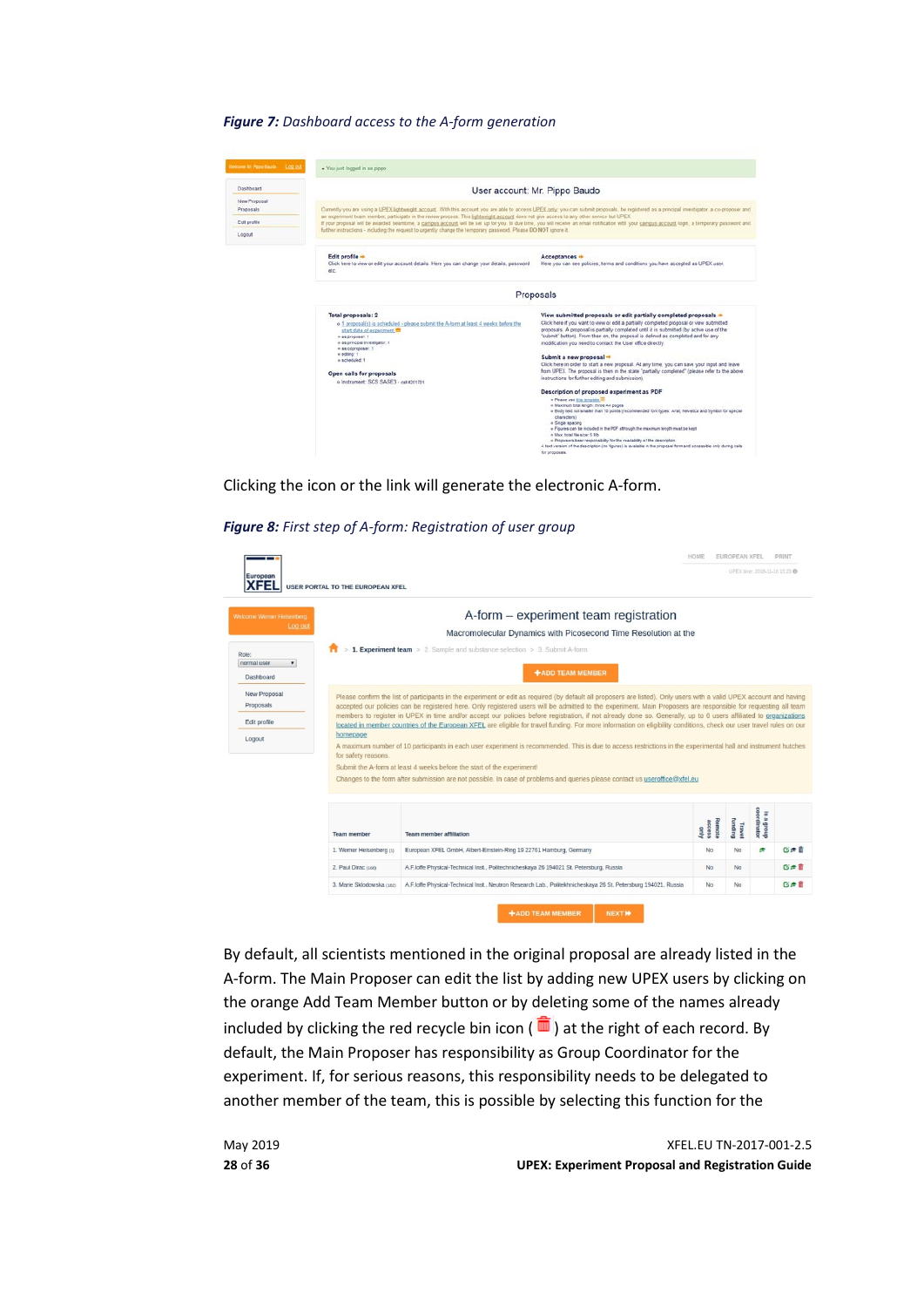corresponding record already in the list by clicking on the green graduation cap icon  $($ 

**CAUTION:** Only scientists registered in UPEX can be added to the A-form.

The A-form cannot be submitted if the users listed have not accepted all required policies and their updates. These users must log on to UPEX once and accept the pending requirements so as to enable the Main Proposer to submit the document.

No other registration procedure is foreseen; it is the responsibility of the Main Proposers to make sure that all prospective members of the team create their personal accounts in UPEX in time and accept the latest versions of the policies detailed on UPEX.

Independently of services and support requested, all scientists appearing in the A-form will receive a specific email notification depending on the selections in the A-form and will be able to access the original proposal in UPEX after A-form submission.

Clicking the green Edit icon  $\left( \frac{0}{2} \right)$  will enable the Main Proposer to request specific services (travel funding, onsite or remote access) for each member of the user team through checkboxes.

**TIP:** The creation of a specific Campus account for accessing the IT infrastructure needed for the experiment is triggered by submission of the A-form.

**TIP:** The A-form can be saved as often as needed before submission.

*Figure 9: A-form – Edit member of experiment team*

| Welcome Werner Heisenberg                  |                       | A-form - Edit member                                                                                                                                                     |
|--------------------------------------------|-----------------------|--------------------------------------------------------------------------------------------------------------------------------------------------------------------------|
| Log.cut                                    |                       | Macromolecular Dynamics with Picosecond Time Resolution at the                                                                                                           |
| Role:<br>normal user<br>$\pmb{\mathrm{v}}$ | π                     | 1. Experiment team > 2. Sample and substance selection > 3. Submit A-form                                                                                                |
| Dashboard                                  | Team member *         | Marie Skłodowska                                                                                                                                                         |
| New Proposal<br>Proposals                  | <b>Remote access</b>  | To be available for selection user must be registered in UPEX<br>Ramote access only required                                                                             |
| Edit profile                               | only                  |                                                                                                                                                                          |
| Logout                                     | <b>Travel funding</b> | Maximum 6 affiliated to member countries of the European XFEL can be funded. Please check the eligibility requirements in the user travel<br>regulations on our homepage |

#### **3.3.1 Selection of services in the A-form**

<span id="page-28-0"></span>*The services described in this section can be selected for each member of the team. After Aform submission, the relevant selection will trigger an automatic email to all registered* 

XFEL.EU TN-2017-001-2.5 May 2019 **UPEX: Experiment Proposal and Registration Guide 29** of **36**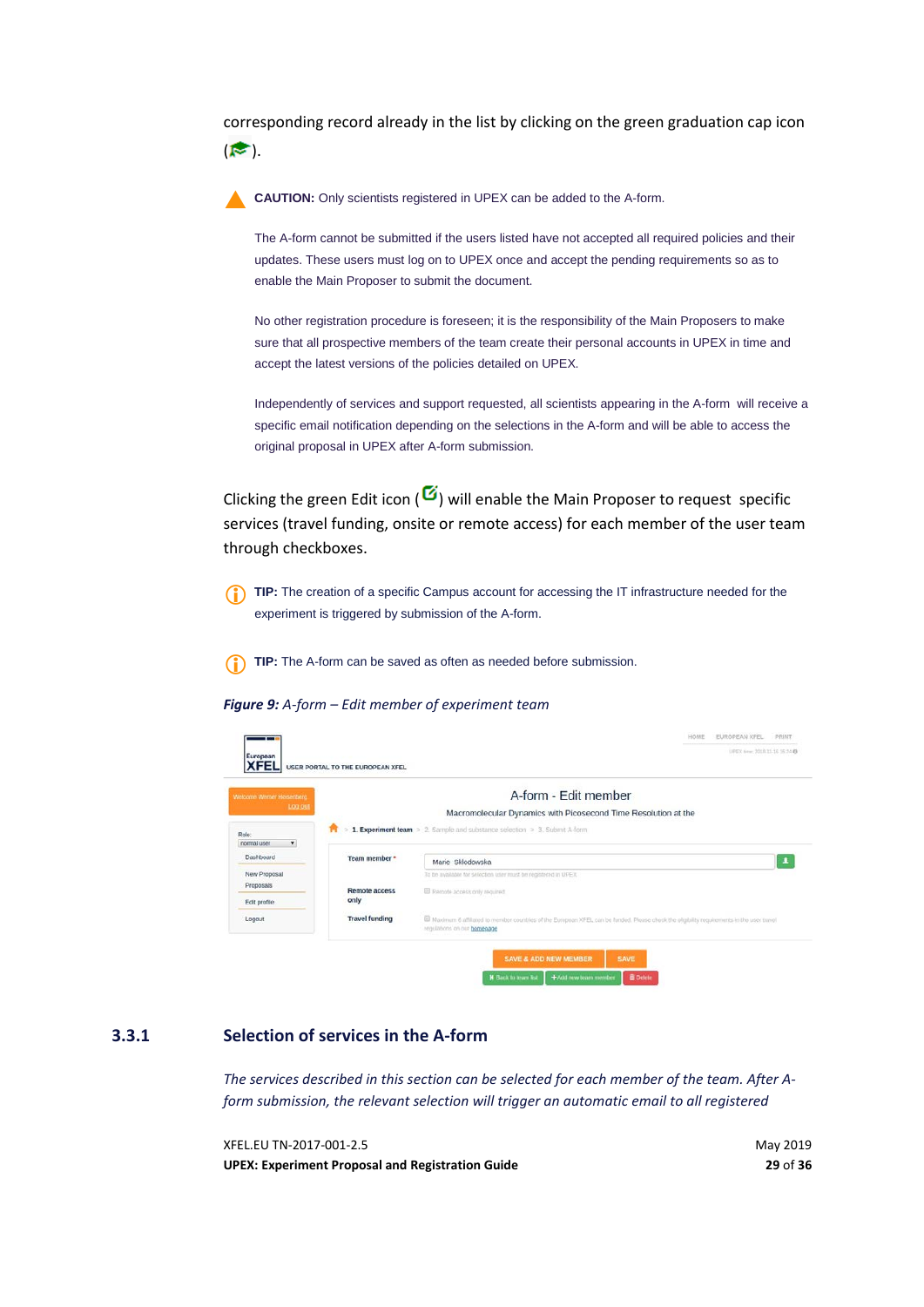*participants, pointing to a link under which a specific form, the Personal Arrival Form, will be generated. The aim is to collect all necessary information for requested support and arrangements as efficiently as possible (see Section [3.3.4,](#page-30-0) ["Personal Arrival Form"](#page-30-0)).*

#### 3.3.1.1 Onsite access or remote access

This information must be correctly selected for all team members registered in the A-form.

#### 3.3.1.2 Travel funding

This request applies to a maximum of 6 users from shareholder and associate countries of EuXFEL. Please note that users from the Hamburg/Schenefeld area are not eligible for funding.

For further information, refer to the User Note "User Travel Regulations" (XFEL.EU UN-2017-001) on our homepage:

#### [https://www.xfel.eu/users/user\\_guide/funded\\_user\\_travel](https://www.xfel.eu/users/user_guide/funded_user_travel)

**TIP:** Selection of this option will trigger an automatic email to the user pointing to a specific Personal Arrival Form in UPEX that requests more detailed information to enable the organization of travel arrangements and funding (see Section [3.3.4, "Personal Arrival Form"](#page-30-0)).

#### **3.3.2 Confirmation of samples and substances used in the experiment**

<span id="page-29-0"></span>The form shown in [Figure 10](#page-30-2) enables the confirmation of the samples and substances used in the experiment among the ones listed in the original proposal.

To confirm a sample or a substance, select the checkbox above the name with the caption "Use for experiment". Once a green "Yes" appears after the name of the sample or substance, the item is confirmed.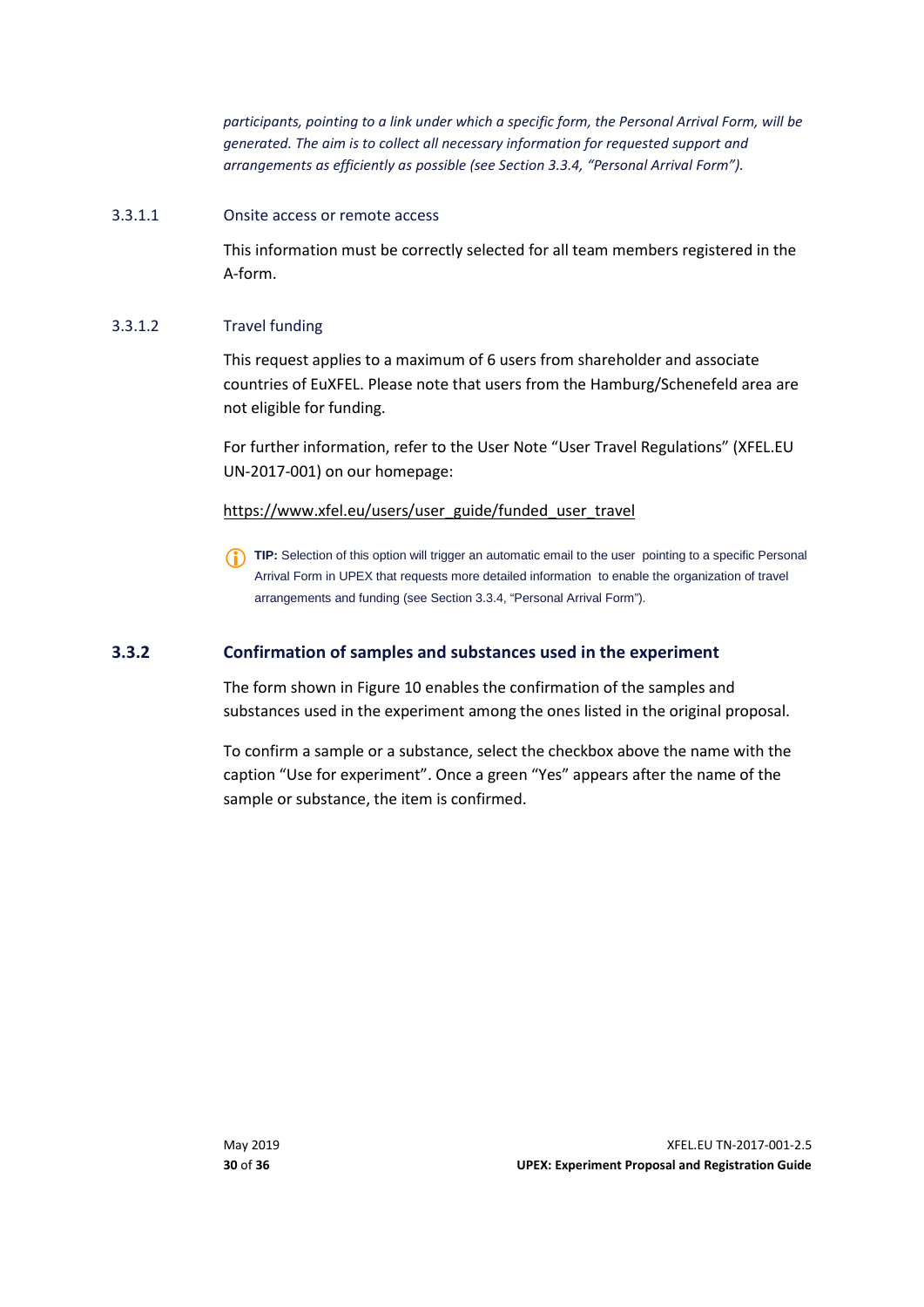#### <span id="page-30-2"></span>*Figure 10: Sample/substance list*

|                                        | HOME<br><b>EUROPEAN XFEL</b><br><b>PRINT</b>                                                                                                                                               |
|----------------------------------------|--------------------------------------------------------------------------------------------------------------------------------------------------------------------------------------------|
| European<br>KFEI                       | UPEX time: 2018-11-16 15:27 @<br><b>USER PORTAL TO THE EUROPEAN XFEL</b>                                                                                                                   |
| Welcome Werner Heisenberg.             | A-form - Samples                                                                                                                                                                           |
| Log out                                | Macromolecular Dynamics with Picosecond Time Resolution at the                                                                                                                             |
| Role:<br>normal user<br>$\blacksquare$ | > 1. Experiment team > 2. Sample and substance selection > 3. Submit A-form<br>π                                                                                                           |
| Dashboard                              | Among the samples / substances authorized in your proposal, please select the ones that you are planning to use for the experiment.                                                        |
| New Proposal<br>Proposals              | $\blacksquare$ use for experiment                                                                                                                                                          |
| Edit profile                           | Sample 54. MS2 bacteriophage (Liquid). Use for experiment: Yes<br>▣                                                                                                                        |
| Logout                                 |                                                                                                                                                                                            |
|                                        | $\blacktriangleright$ use for experiment<br>Sample 154. In cellulo crystallized human nicastrin ectodomain (extracted crystals) (Liquid). Use for experiment: Yes<br>$\boldsymbol{\Theta}$ |
|                                        | <b>NEXTIN</b>                                                                                                                                                                              |

After the list is complete, you can go back to the list of experiment participants for further editing through the breadcrumb navigation at the top of the sample/substance list, as shown in [Figure 11](#page-30-3) or proceed to submission by clicking the orange Next button at the bottom of the sample/substance list.

#### <span id="page-30-3"></span>*Figure 11: Breadcrumb navigation*

A-form - Submit Macromolecular Dynamics with Picosecond Time Resolution at the > 1. Experiment team > 2. Sample and substance selection > 3. Submit A-form

<span id="page-30-1"></span>**TIP:** Also at this stage, the A-form can be saved as often as needed before final submission.

#### **3.3.3 Submission of A-form**

In this case the A-form can be submitted by clicking the blue button at the bottom of the "Submit the A-form" page.

**CAUTION:** Please review the A-form carefully before submission. After submission, it cannot be edited. All members of the team appearing in A-orm will be notified by email. If corrections are necessary after submission, please contact the EuXFEL User Office at [useroffice@xfel.eu](mailto:useroffice@xfel.eu) before the deadline. After the deadline, changes are not permitted.

#### **3.3.4 Personal Arrival Form**

<span id="page-30-0"></span>After A-form submission, the relevant selection will trigger an automatic email to all registered participants, pointing to a link under which a specific form, the Personal Arrival Form (PAF), will be generated. Depending on whether participation is onsite

XFEL.EU TN-2017-001-2.5 May 2019 **UPEX: Experiment Proposal and Registration Guide 31** of **36**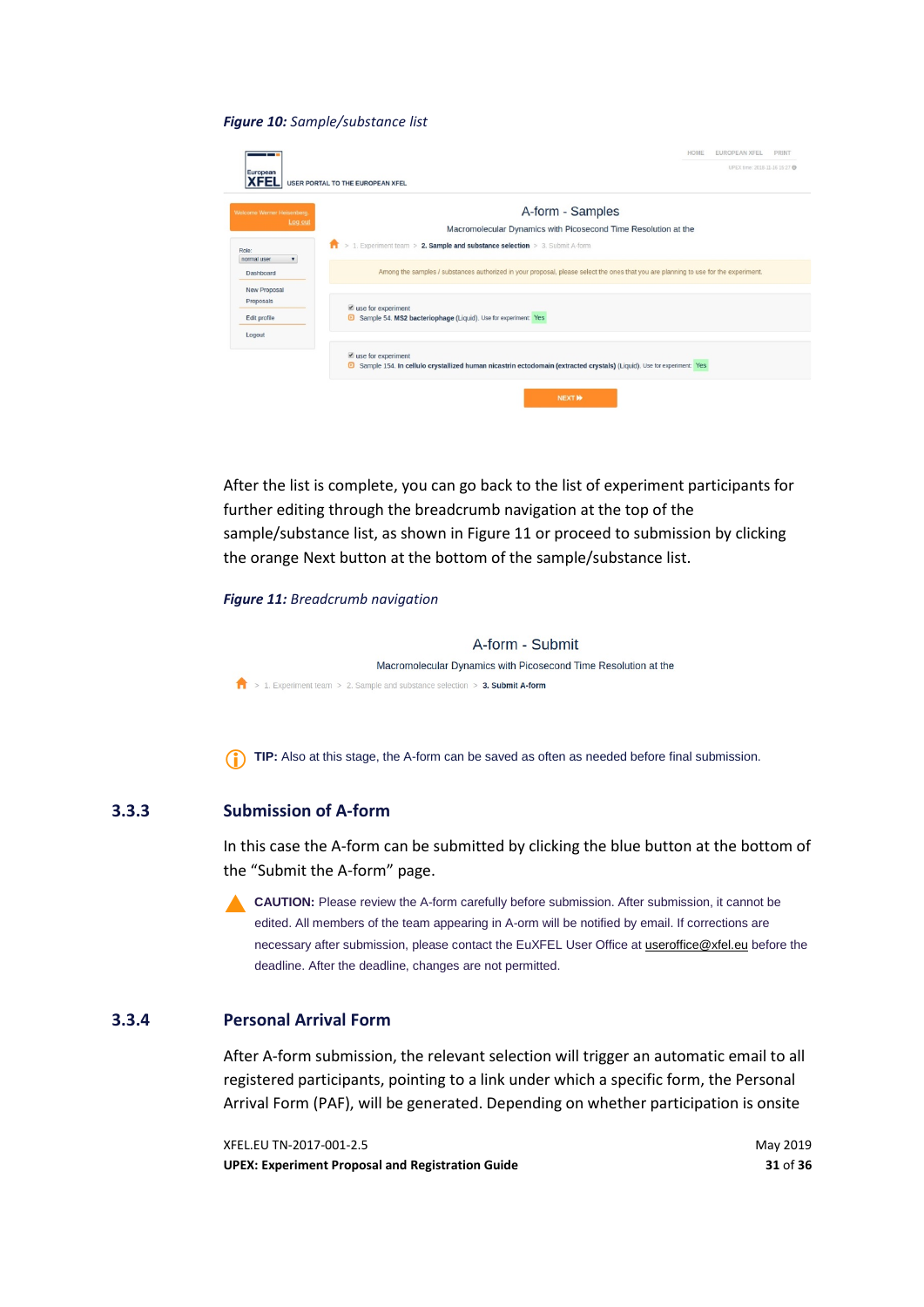or remote and whether travel funding has been requested, the electronic form in UPEX contains different fields. The aim is to collect all necessary information for requested support and arrangements as efficiently as possible.

#### 3.3.4.1 Personal Arrival Form for Funded Users

#### *3.3.4.1.1 Site access*

Please state the dates of your arrival at and departure from EuXFEL. This information is required in order to assign you the corresponding access rights.

#### *3.3.4.1.2 Travel assistance for Funded Users*

If funding has been requested by the Main Proposer for you, the EuXFEL User Office is ready to give you assistance in organizing prepaid tickets and airfare for your visit to Schenefeld. This is a recommended option. In this case, please provide the correct information requested in the relevant section of the form.

In case you prefer to make your own arrangements directly and be reimbursed after your experiment, you must provide a justification and more information on the intended trip. Self-booking requires prior approval by the User Office.

After submission of this information, the EuXFEL Travel Office will contact you with the details of your reservation by separate email.

#### *3.3.4.1.3 Accommodation assistance*

Normally, the EuXFEL User Office would reserve accommodation for you if you are a funded user. If you wish to make your own accommodation arrangements, you must provide a justification and more information on your plans. Self-booking requires prior approval by the User Office.

The User Office will contact you via email regarding the reservation details or to confirm approval of your proposed arrangements.

#### *3.3.4.1.4 Invitations for visa applications*

The User Office can provide official invitations for the experiment as support documentation for a German visa application, on request. If you need this invitation, please fill in the relevant section in the PAF as required and submit it as soon as possible.

#### *3.3.4.1.5 PAF submission*

| May 2019 | XFEL.EU TN-2017-001-2.5                                 |
|----------|---------------------------------------------------------|
| 32 of 36 | <b>UPEX: Experiment Proposal and Registration Guide</b> |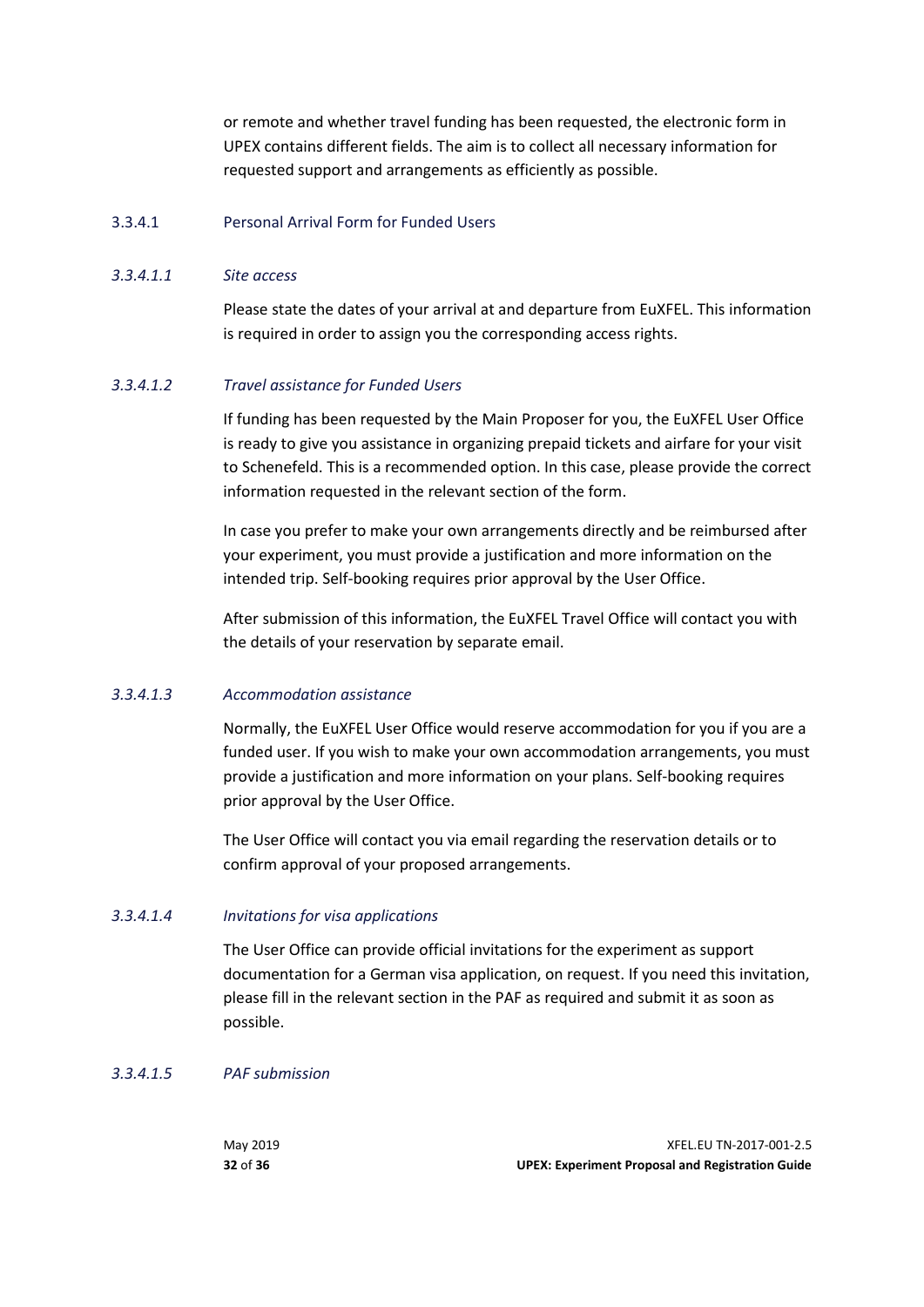After entering all required information, submit the form by pressing the button at the bottom of the electronic form.

#### 3.3.4.2 Personal Arrival Form for Non-Funded Users

#### *3.3.4.2.1 Site access*

Please state the dates of your arrival at and departure from EuXFEL. This information is required in order to assign you the corresponding access rights. EuXFEL staff is required to enter these dates for documentation purposes as well as to enable us to check whether the appropriate resources have been assigned for attending the beamtime and to take action, if needed.

#### *3.3.4.2.2 Accommodation assistance*

A list of hotels near EuXFEL is provided in this section of the form as well as instructions about how to reserve a room at the DESY Hostel.

Please do not hesitate to come back to us (useroffice@xfel.eu) in case you have any questions.

#### *3.3.4.2.3 Invitations for visa applications*

The EuXFEL User Office can provide official invitations for the experiment as support documentation for a German visa application on request. If you need this invitation, please fill in the relevant section in the PAF as required and submit as soon as possible.

Please do not hesitate to come back to us [\(useroffice@xfel.eu\)](mailto:useroffice@xfel.eu) in case you have any questions.

#### *3.3.4.2.4 PAF submission*

After entering all required information submit the electronic form by pressing the Submit button.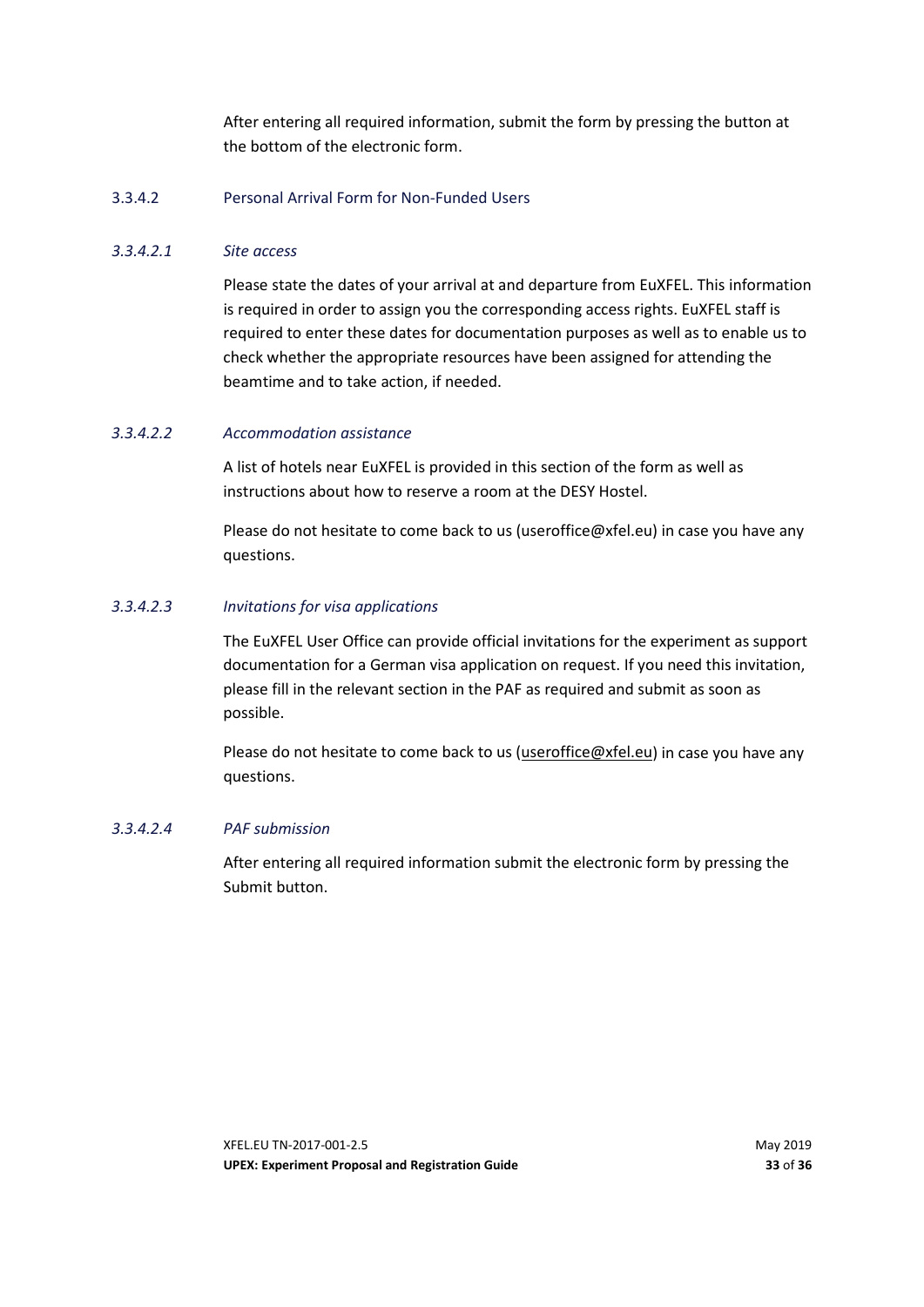# <span id="page-33-0"></span>**4 Feedback**

### **4.1 Experiment report**

<span id="page-33-1"></span>As soon as the last shift of a beamtime has been completed, a link to the experiment report template will appear on the user dashboard of the Main Proposer in UPEX, in the "Feedback" section:

#### <https://in.xfel.eu/upex>

Submission of the experiment report is required **between 3 to 6 months after end of last shift of the experiment**.

Format instructions for the report:

- Maximum total length: Two A4 pages
- Body text not smaller than 10 points (recommended font types: Arial and Helvetica, as well as Symbol for special characters)
- Single spacing
- Figures can be included in the PDF, although the maximum length must be kept
- Max. total file size: 5 Mb
- <span id="page-33-2"></span>Proposers bear responsibility for the readability of the description.

### **4.2 Feedback form**

All users are welcome to share observations, recommendations, ideas, and general comments related to their experience at the EuXFEL. We sincerely appreciate all advice aiming at the improvement of the quality of our service.

For this purpose, a specific form is available in the "Feedback" section of the standard user dashboard in UPEX.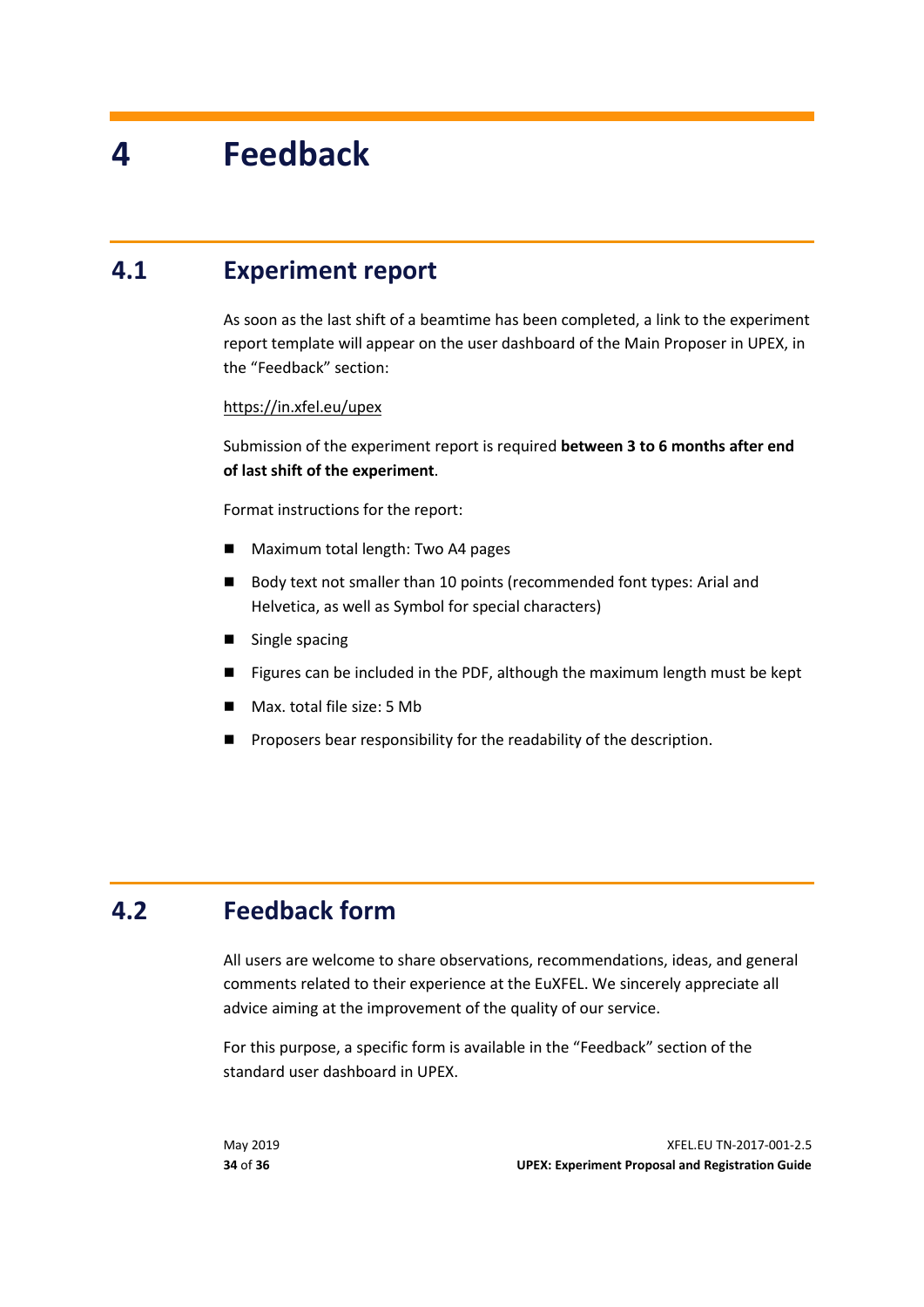# <span id="page-34-0"></span>**A Acknowledgements**

Many thanks to the UPEX team in the ITDM group (Illia Derevianko, Maurizio Manetti) and other group members who were always ready to give support and advice (Luis Maia and Krzysztof Wrona, in particular).

Many thanks to all members of the EuXFEL Management Board (in particular, Massimo Altarelli and Thomas Tschentscher, as well as Claudia Burger, Serguei Molodtsov, and Andreas Schwarz, who gave precious input at different stages of development), all leading scientists for their input in the definition of user access processes over the last few years, all colleagues in the EuXFEL Administration, in the PR group, and many others who took the time to think about user operation while still building the facility at full speed.

Special thanks go to the user office colleagues in many facilities in Europe, in particular Daniela Unger and her team at DESY Photon Science for their constant competent help and advice as well as Stefan Janssen and his team at PSI for their valuable support and for providing the Digital User Office software from which UPEX was developed.